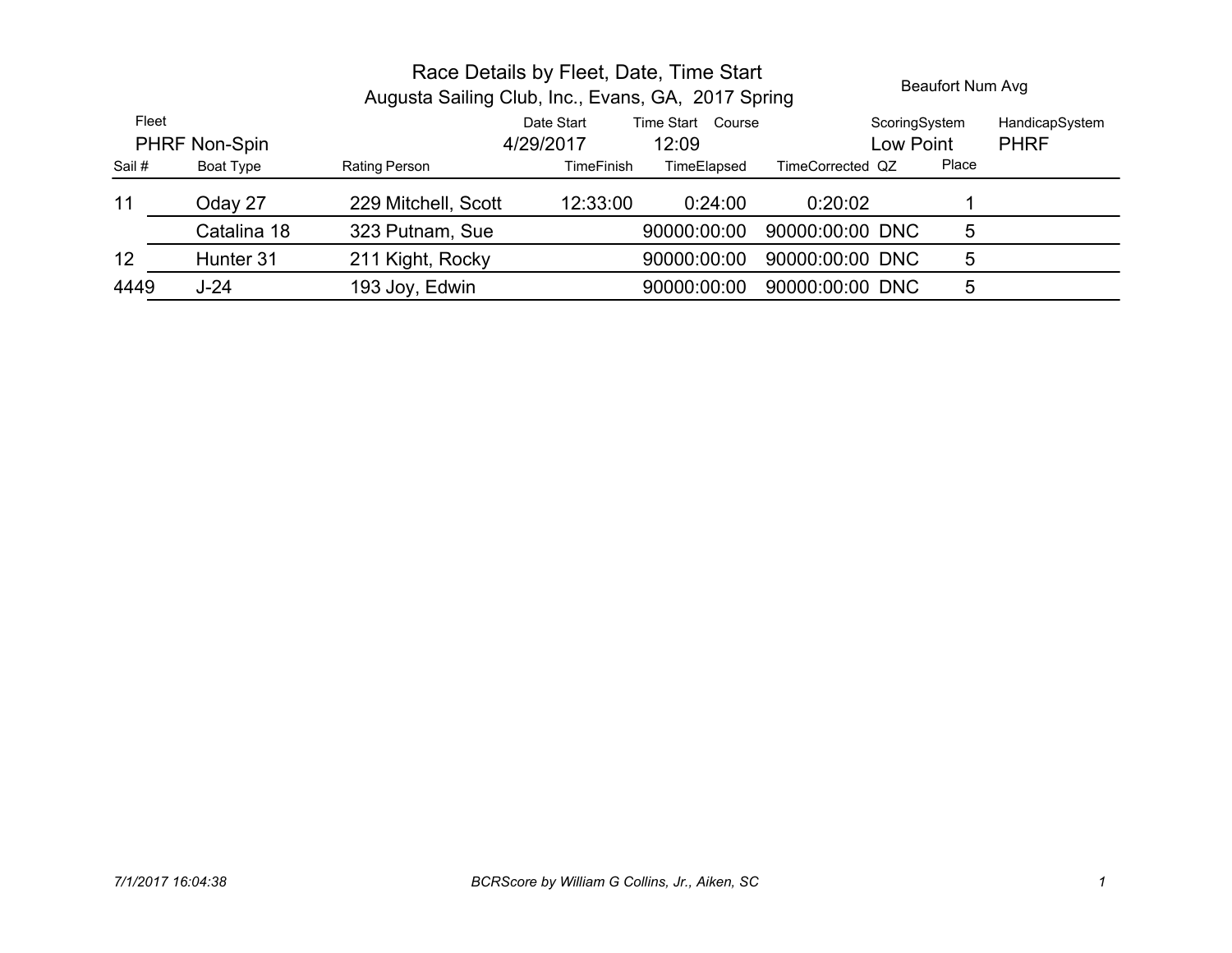|                        |             | Race Details by Fleet, Date, Time Start<br>Augusta Sailing Club, Inc., Evans, GA, 2017 Spring |                         |                            |                  |                            | Beaufort Num Avg |                               |
|------------------------|-------------|-----------------------------------------------------------------------------------------------|-------------------------|----------------------------|------------------|----------------------------|------------------|-------------------------------|
| Fleet<br>PHRF Non-Spin |             |                                                                                               | Date Start<br>4/29/2017 | Time Start Course<br>12:50 |                  | ScoringSystem<br>Low Point |                  | HandicapSystem<br><b>PHRF</b> |
| Sail #                 | Boat Type   | Rating Person                                                                                 | <b>TimeFinish</b>       | TimeElapsed                | TimeCorrected QZ |                            | Place            |                               |
| 11                     | Oday 27     | 229 Mitchell, Scott                                                                           | 13:13:27                | 0:23:27                    | 0:19:34          |                            |                  |                               |
|                        | Catalina 18 | 323 Putnam, Sue                                                                               |                         | 90000:00:00                | 90000:00:00 DNC  |                            | 5                |                               |
| 12                     | Hunter 31   | 211 Kight, Rocky                                                                              |                         | 90000:00:00                | 90000:00:00 DNC  |                            | 5                |                               |
| 4449                   | $J-24$      | 193 Joy, Edwin                                                                                |                         | 90000:00:00                | 90000:00:00 DNC  |                            | 5                |                               |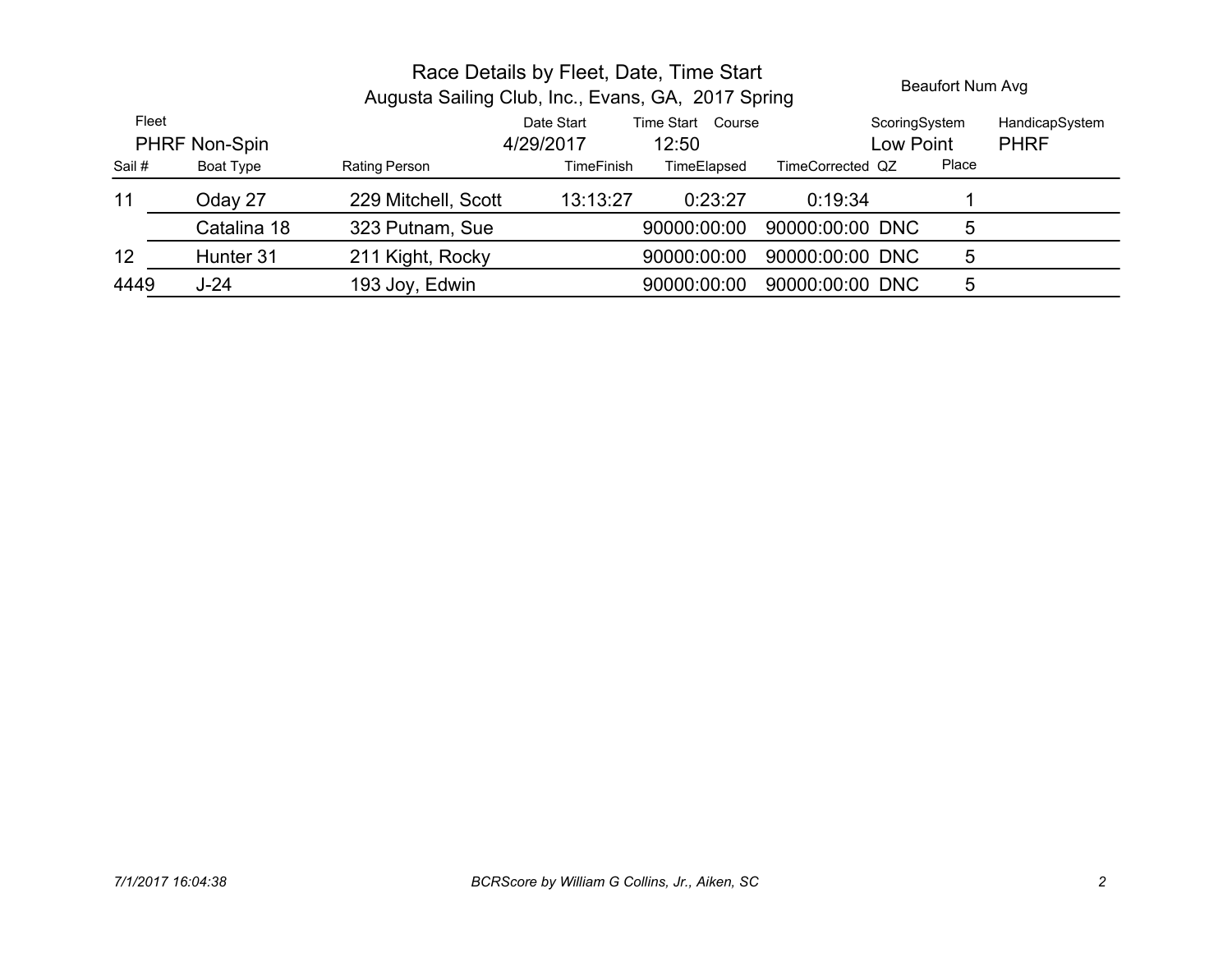|                        |             | Race Details by Fleet, Date, Time Start<br>Augusta Sailing Club, Inc., Evans, GA, 2017 Spring |                         |                            |                  |                            | Beaufort Num Avg |                               |
|------------------------|-------------|-----------------------------------------------------------------------------------------------|-------------------------|----------------------------|------------------|----------------------------|------------------|-------------------------------|
| Fleet<br>PHRF Non-Spin |             |                                                                                               | Date Start<br>4/29/2017 | Time Start Course<br>13:25 |                  | ScoringSystem<br>Low Point |                  | HandicapSystem<br><b>PHRF</b> |
| Sail #                 | Boat Type   | Rating Person                                                                                 | <b>TimeFinish</b>       | TimeElapsed                | TimeCorrected QZ |                            | Place            |                               |
| 11                     | Oday 27     | 229 Mitchell, Scott                                                                           | 13:43:54                | 0:18:54                    | 0:15:46          |                            |                  |                               |
|                        | Catalina 18 | 323 Putnam, Sue                                                                               |                         | 90000:00:00                | 90000:00:00 DNC  |                            | 5                |                               |
| 12                     | Hunter 31   | 211 Kight, Rocky                                                                              |                         | 90000:00:00                | 90000:00:00 DNC  |                            | 5                |                               |
| 4449                   | $J-24$      | 193 Joy, Edwin                                                                                |                         | 90000:00:00                | 90000:00:00 DNC  |                            | 5                |                               |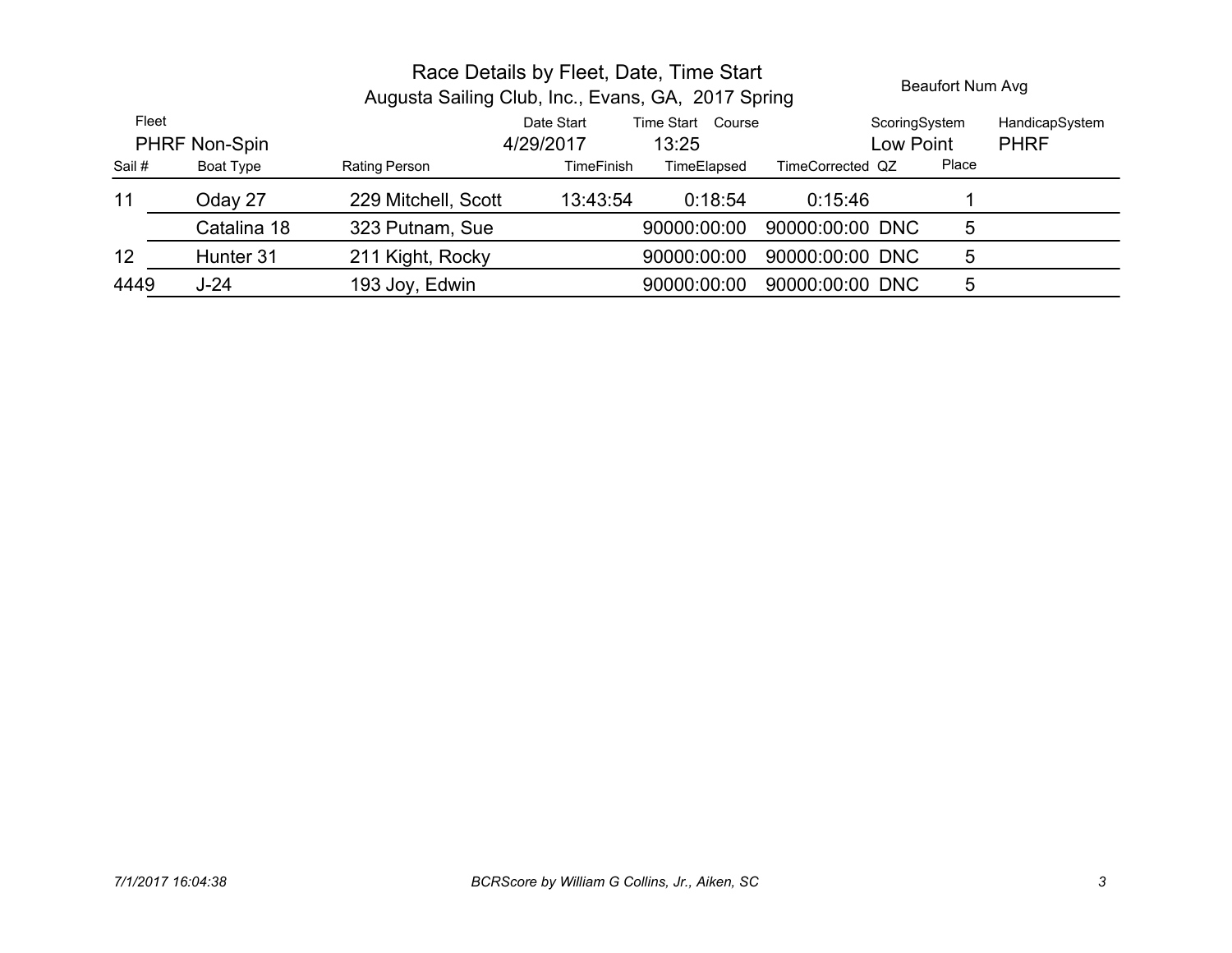|                               |             | Augusta Sailing Club, Inc., Evans, GA, 2017 Spring | Race Details by Fleet, Date, Time Start |                               |                  | Beaufort Num Avg |                               |
|-------------------------------|-------------|----------------------------------------------------|-----------------------------------------|-------------------------------|------------------|------------------|-------------------------------|
| Fleet<br><b>PHRF Non-Spin</b> |             |                                                    | Date Start<br>5/27/2017                 | Time Start<br>Course<br>12:05 | Low Point        | ScoringSystem    | HandicapSystem<br><b>PHRF</b> |
| Sail #                        | Boat Type   | Rating Person                                      | <b>TimeFinish</b>                       | TimeElapsed                   | TimeCorrected QZ | Place            |                               |
| 4449                          | $J-24$      | 193 Joy, Edwin                                     | 14:21:13                                | 2:16:13                       | 1:59:10          |                  |                               |
| 622                           | Catalina 18 | 323 Putnam, Sue                                    | 15:43:24                                | 3:38:24                       | 2:42:37          |                  |                               |
| 12                            | Hunter 31   | 211 Kight, Rocky                                   |                                         | 90000:00:00                   | 90000:00:00 DNC  | 5                |                               |
| 11                            | Oday 27     | 229 Mitchell, Scott                                |                                         | 90000:00:00                   | 90000:00:00 DNC  | 5                |                               |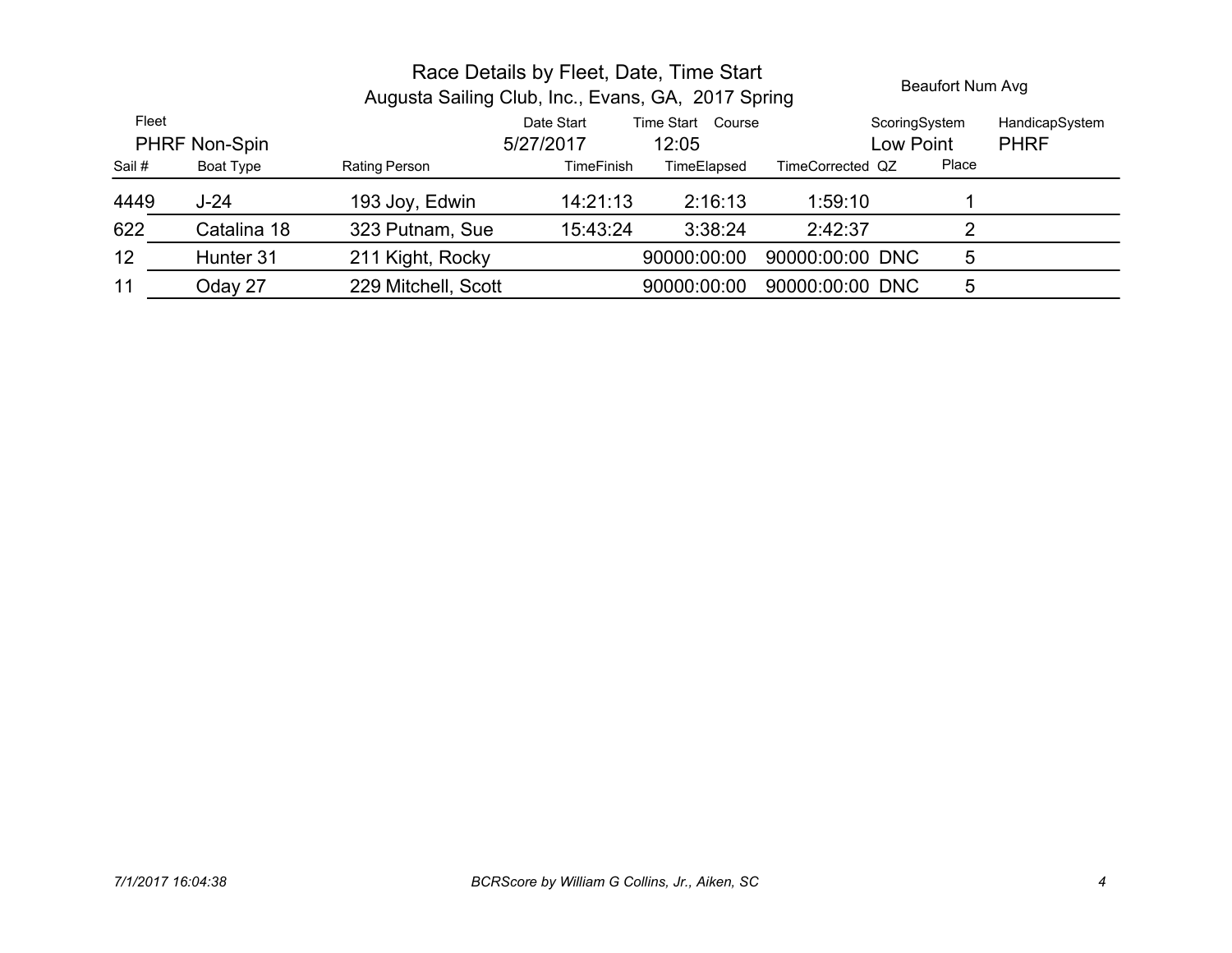|        |               | Augusta Sailing Club, Inc., Evans, GA, 2017 Spring | Race Details by Fleet, Date, Time Start |                            |                  | Beaufort Num Avg           |                               |
|--------|---------------|----------------------------------------------------|-----------------------------------------|----------------------------|------------------|----------------------------|-------------------------------|
| Fleet  | PHRF Non-Spin |                                                    | Date Start<br>6/10/2017                 | Time Start Course<br>12:09 |                  | ScoringSystem<br>Low Point | HandicapSystem<br><b>PHRF</b> |
| Sail # | Boat Type     | Rating Person                                      | <b>TimeFinish</b>                       | TimeElapsed                | TimeCorrected QZ | Place                      |                               |
| 12     | Hunter 31     | 211 Kight, Rocky                                   | 13:40:39                                | 1:31:39                    | 1:18:17          |                            |                               |
| 11     | Oday 27       | 229 Mitchell, Scott                                |                                         | 90000:00:00                | 90000:00:00 DNF  | 3                          |                               |
| 4449   | $J-24$        | 193 Joy, Edwin                                     |                                         | 90000:00:00                | 90000:00:00 DNC  | 5                          |                               |
| 622    | Catalina 18   | 323 Putnam, Sue                                    |                                         | 90000:00:00                | 90000:00:00 DNC  | 5                          |                               |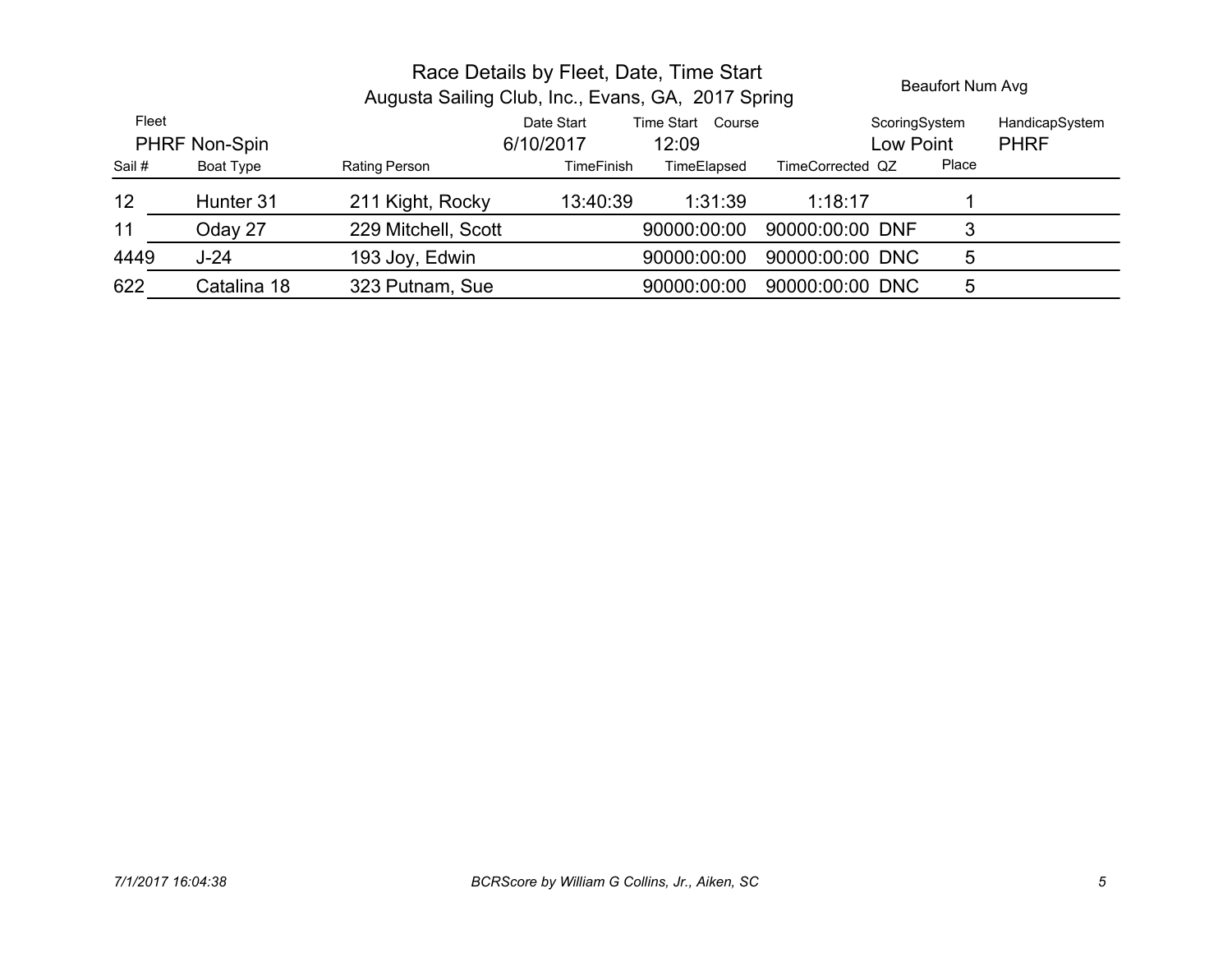|                               | Race Details by Fleet, Date, Time Start<br>Augusta Sailing Club, Inc., Evans, GA, 2017 Spring |                     | Beaufort Num Avg       |                               |                  |                            |       |                               |
|-------------------------------|-----------------------------------------------------------------------------------------------|---------------------|------------------------|-------------------------------|------------------|----------------------------|-------|-------------------------------|
| Fleet<br><b>PHRF Non-Spin</b> |                                                                                               |                     | Date Start<br>7/1/2017 | Time Start<br>Course<br>12:05 |                  | ScoringSystem<br>Low Point |       | HandicapSystem<br><b>PHRF</b> |
| Sail #                        | Boat Type                                                                                     | Rating Person       | <b>TimeFinish</b>      | TimeElapsed                   | TimeCorrected QZ |                            | Place |                               |
| 622                           | Catalina 18                                                                                   | 323 Putnam, Sue     | 15:32:18               | 3:27:18                       | 2:34:21          |                            |       |                               |
| 4449                          | $J-24$                                                                                        | 193 Joy, Edwin      |                        | 90000:00:00                   | 90000:00:00 DNC  |                            | 5     |                               |
| 12                            | Hunter 31                                                                                     | 211 Kight, Rocky    |                        | 90000:00:00                   | 90000:00:00 DNC  |                            | 5     |                               |
| 11                            | Oday 27                                                                                       | 229 Mitchell, Scott |                        | 90000:00:00                   | 90000:00:00 DNC  |                            | 5     |                               |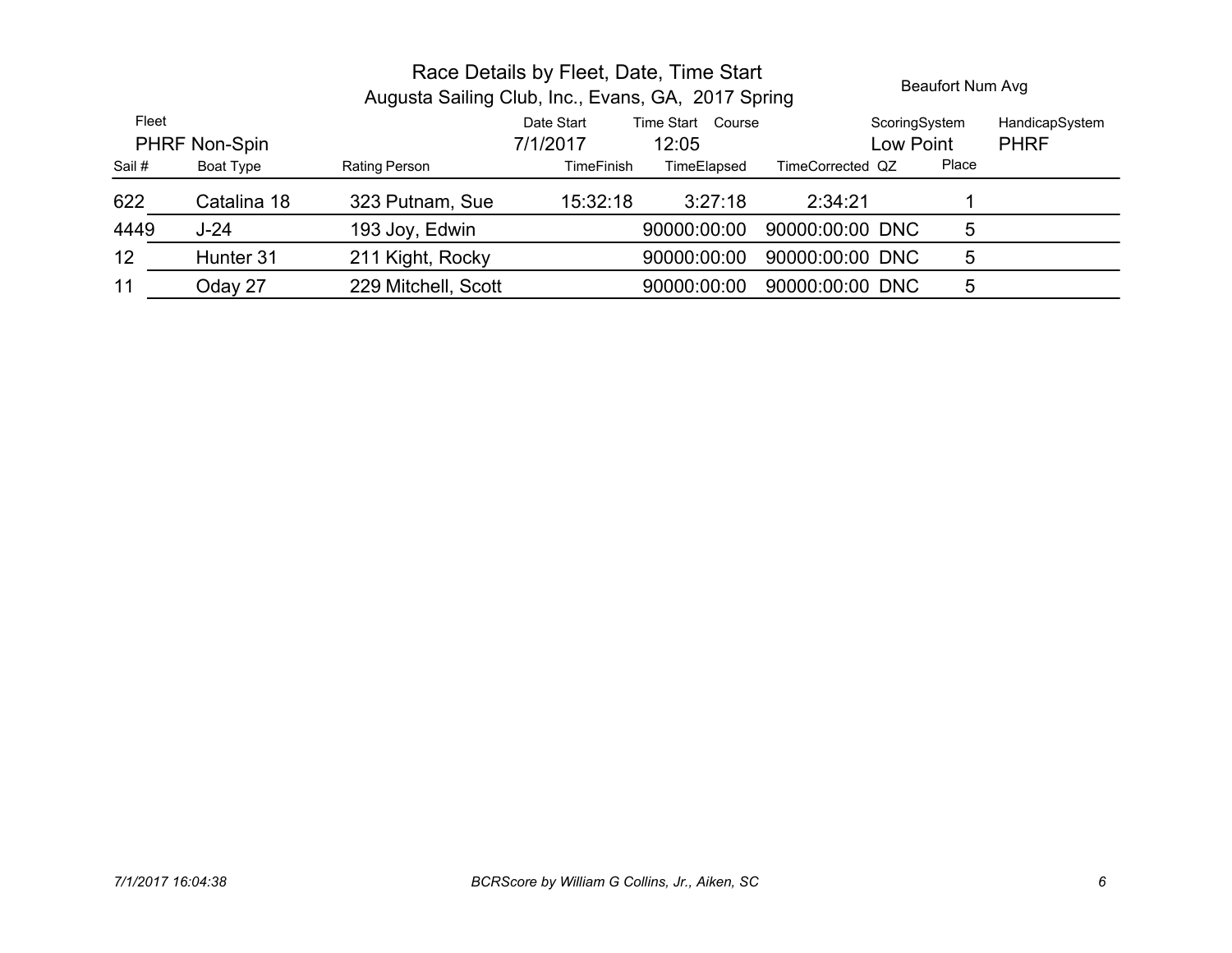|        |                       |                      | Race Details by Fleet, Date, Time Start<br>Augusta Sailing Club, Inc., Evans, GA, 2017 Spring |                            |                            | Beaufort Num Avg |                               |
|--------|-----------------------|----------------------|-----------------------------------------------------------------------------------------------|----------------------------|----------------------------|------------------|-------------------------------|
| Fleet  | <b>PHRF Spinnaker</b> |                      | Date Start<br>4/29/2017                                                                       | Time Start Course<br>12:09 | ScoringSystem<br>Low Point |                  | HandicapSystem<br><b>PHRF</b> |
| Sail # | Boat Type             | Rating Person        | TimeFinish                                                                                    | TimeElapsed                | TimeCorrected QZ           | Place            |                               |
| 3604   | $J-24$                | 174 Addie,<br>Graeme | 12:30:21                                                                                      | 0:21:21                    | 0:19:10                    |                  |                               |
| 32988  | Capri 30              | 114 Claffey, Jim     |                                                                                               | 90000:00:00                | 90000:00:00 DNC            | 3                |                               |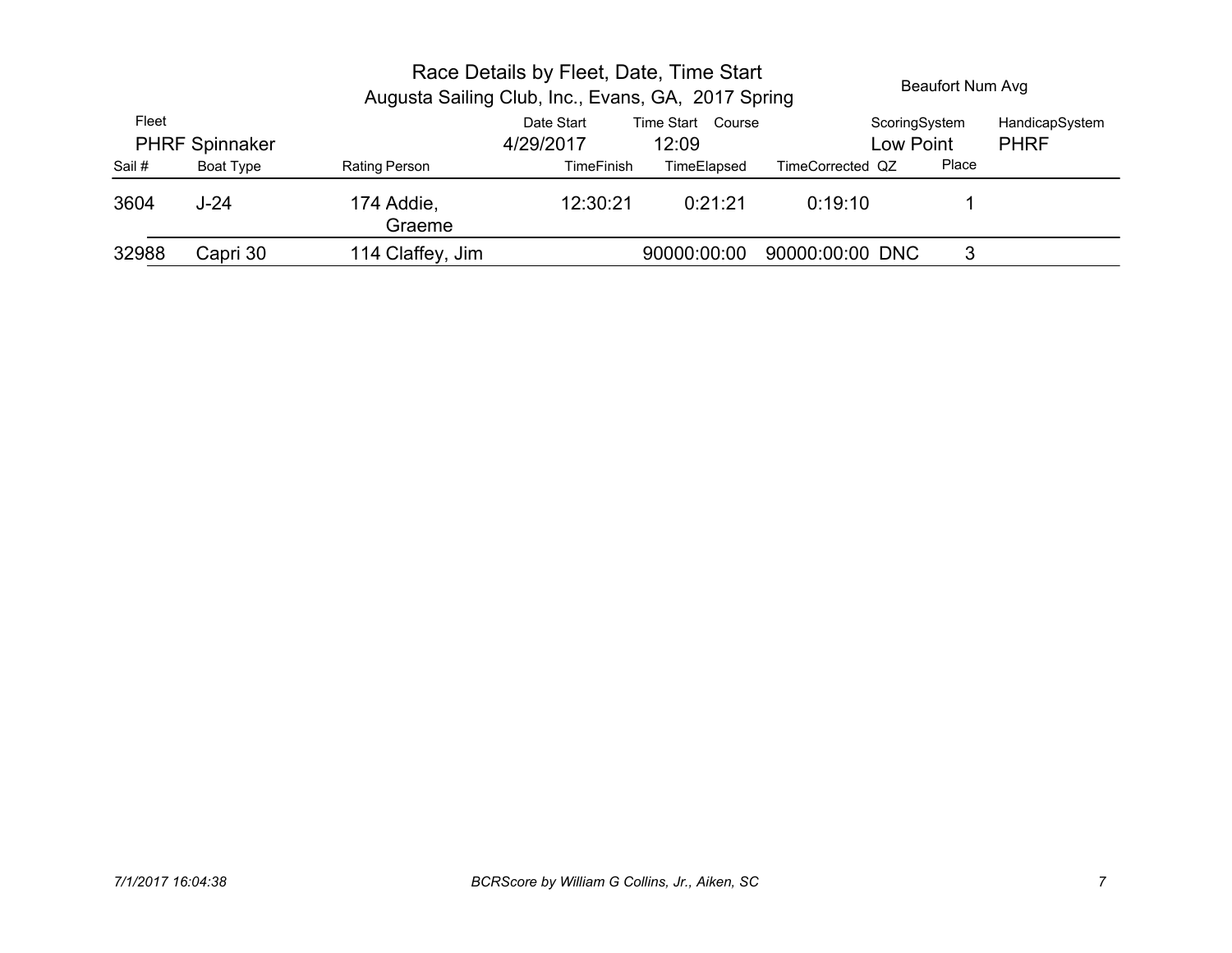|        |                       |                      | Race Details by Fleet, Date, Time Start<br>Augusta Sailing Club, Inc., Evans, GA, 2017 Spring |                            |                            | Beaufort Num Avg |                               |
|--------|-----------------------|----------------------|-----------------------------------------------------------------------------------------------|----------------------------|----------------------------|------------------|-------------------------------|
| Fleet  | <b>PHRF Spinnaker</b> |                      | Date Start<br>5/27/2017                                                                       | Time Start Course<br>12:05 | ScoringSystem<br>Low Point |                  | HandicapSystem<br><b>PHRF</b> |
| Sail # | Boat Type             | <b>Rating Person</b> | <b>TimeFinish</b>                                                                             | TimeElapsed                | TimeCorrected QZ           | Place            |                               |
| 3604   | $J-24$                | 174 Addie,<br>Graeme | 14:44:58                                                                                      | 2:39:58                    | 2:23:37                    |                  |                               |
| 32988  | Capri 30              | 114 Claffey, Jim     |                                                                                               | 90000:00:00                | 90000:00:00 DNC            | 3                |                               |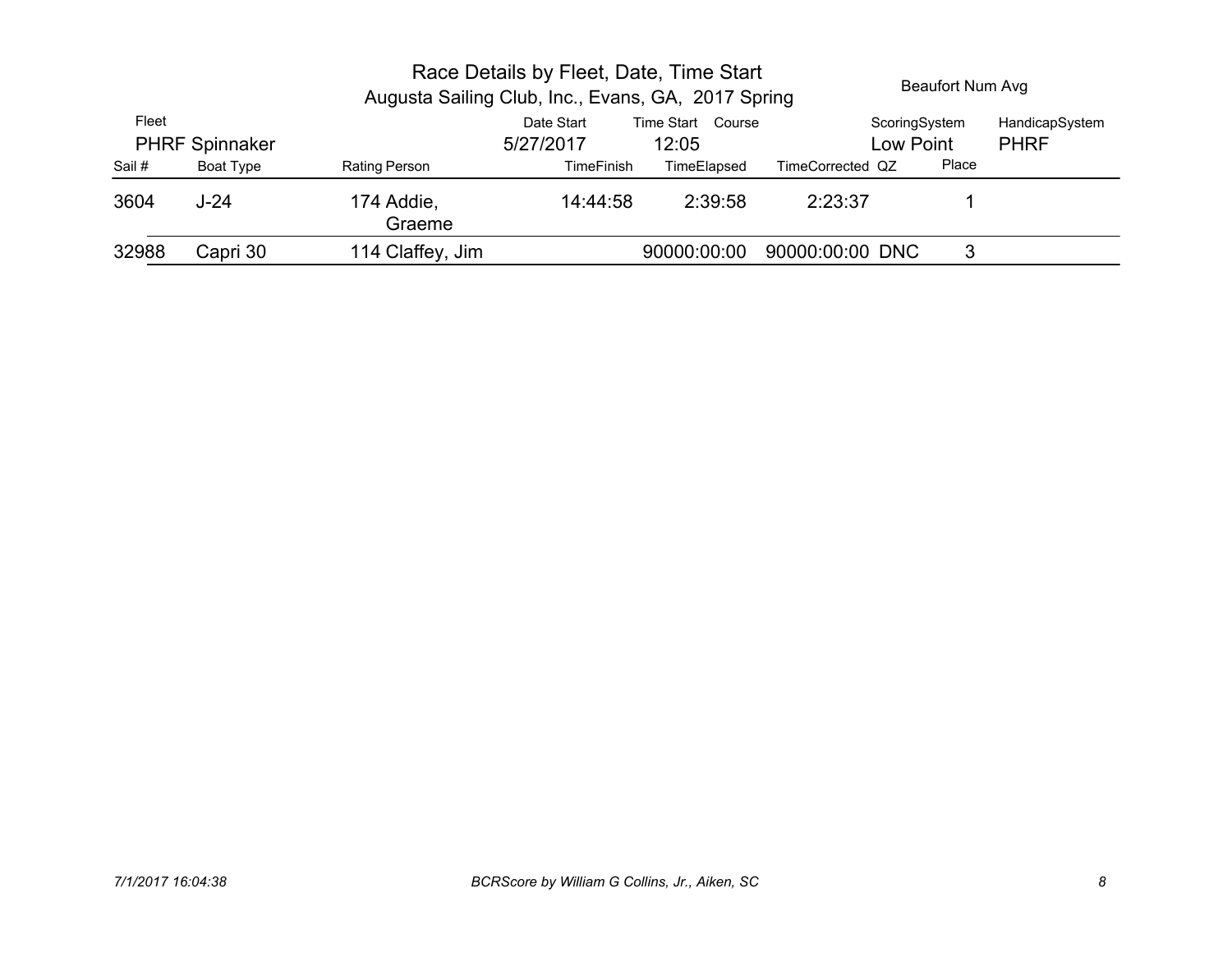|        |                       |                      | Race Details by Fleet, Date, Time Start<br>Augusta Sailing Club, Inc., Evans, GA, 2017 Spring |                            |                            | Beaufort Num Avg |                               |
|--------|-----------------------|----------------------|-----------------------------------------------------------------------------------------------|----------------------------|----------------------------|------------------|-------------------------------|
| Fleet  | <b>PHRF Spinnaker</b> |                      | Date Start<br>7/1/2017                                                                        | Time Start Course<br>12:05 | ScoringSystem<br>Low Point |                  | HandicapSystem<br><b>PHRF</b> |
| Sail # | Boat Type             | Rating Person        | <b>TimeFinish</b>                                                                             | TimeElapsed                | TimeCorrected QZ           | Place            |                               |
| 32988  | Capri 30              | 114 Claffey, Jim     | 14:42:38                                                                                      | 2:37:38                    | 2:34:19                    |                  |                               |
| 3604   | $J-24$                | 174 Addie,<br>Graeme |                                                                                               | 90000:00:00                | 90000:00:00 DNC            | 3                |                               |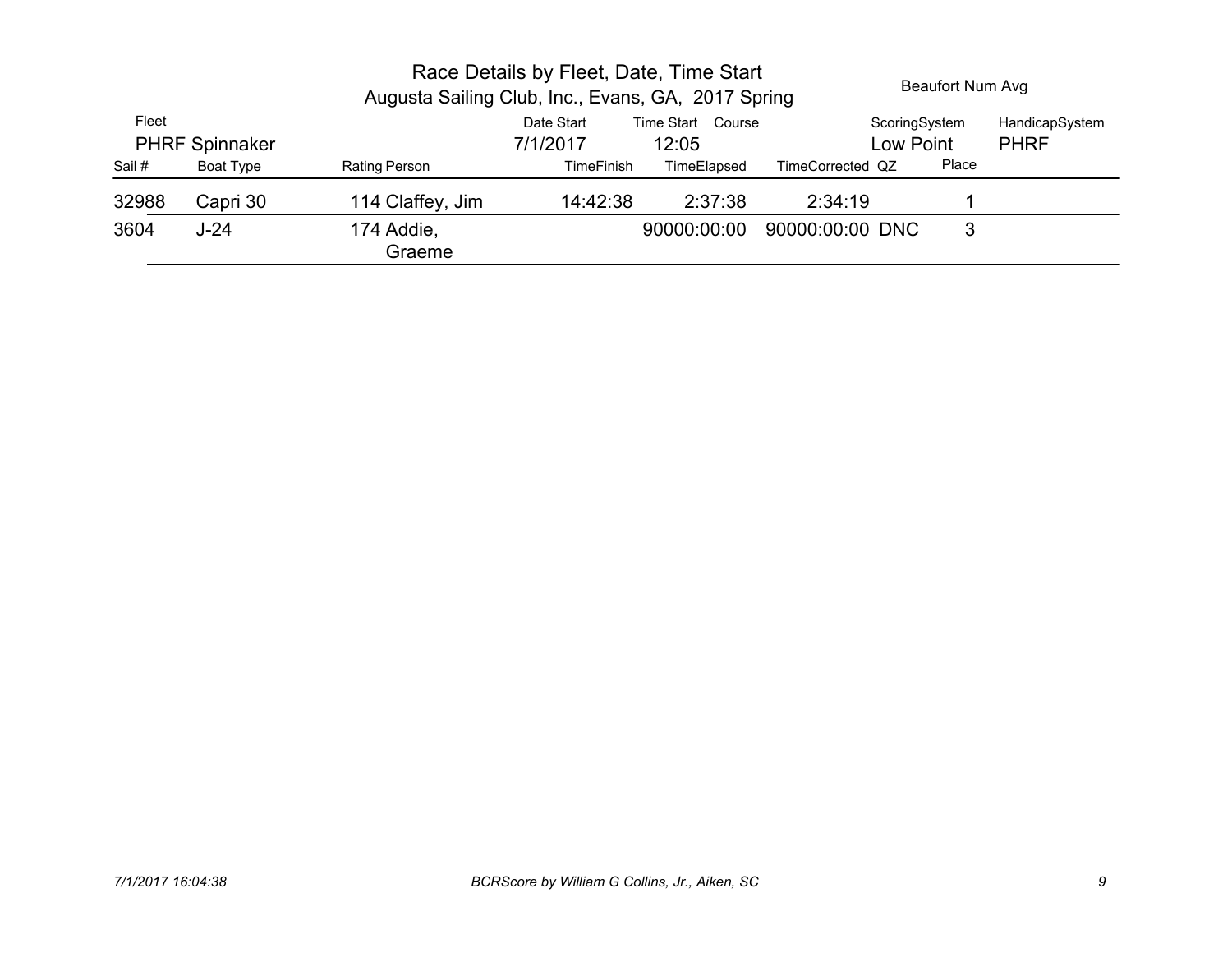| Augusta Sailing Club, Inc., Evans, GA, 2017 Spring |                |                               |                   |                   |                  | Beaufort Num Avg 2 |                |
|----------------------------------------------------|----------------|-------------------------------|-------------------|-------------------|------------------|--------------------|----------------|
| Fleet                                              |                |                               | Date Start        | Time Start Course |                  | ScoringSystem      | HandicapSystem |
|                                                    | Portsmouth     |                               | 4/29/2017         | 12:09             |                  | Low Point          | Portsmouth     |
| Sail#                                              | Boat Type      | Rating Person                 | <b>TimeFinish</b> | TimeElapsed       | TimeCorrected QZ | Place              |                |
| $CH-5$                                             | C Scow         | 81.4 Mayne,<br><b>Richard</b> | 12:22:01          | 0:13:01           | 0:15:59          |                    |                |
| 892                                                | <b>MC Scow</b> | 89.5 Helman, John             | 12:23:28          | 0:14:28           | 0:16:10          | $\overline{2}$     |                |
| 1851                                               | <b>MC Scow</b> | 89.5 Russell, Cliff<br>Ш      | 12:23:56          | 0:14:56           | 0:16:41          | 3                  |                |
| 1448                                               | <b>MC Scow</b> | 89.5 Coghlan,<br>Jeremy       | 12:24:31          | 0:15:31           | 0:17:20          | $\overline{4}$     |                |
| 1800                                               | <b>MC Scow</b> | 89.5 Slater, Brian            | 12:24:42          | 0:15:42           | 0:17:33          | 5                  |                |
| 1962                                               | <b>MC Scow</b> | 89.5 Cathey,<br>Russell       | 12:25:03          | 0:16:03           | 0:17:56          | 6                  |                |
| 9                                                  | Sunfish        | 100.4 Bagnoni, Alex           | 12:37:19          | 0:28:19           | 0:28:12          | $\overline{7}$     |                |
| 11                                                 | Sunfish        | 100.4 Bagnoni,<br>Kaitlyn     | 12:42:04          | 0:33:04           | 0:32:56          | 8                  |                |
|                                                    | Coronado 15    | 92.6 Bowen,<br>Michael        |                   | 90000:00:00       | 90000:00:00 DNC  | 12                 |                |
| 1676                                               | MC Scow        | 87.4 Vagovic, Peter           |                   | 90000:00:00       | 90000:00:00 DNC  | 12 <sub>2</sub>    |                |
| CH <sub>8</sub>                                    | C Scow         | 80.1 Claffey, Jim             |                   | 90000:00:00       | 90000:00:00 DNC  | 12                 |                |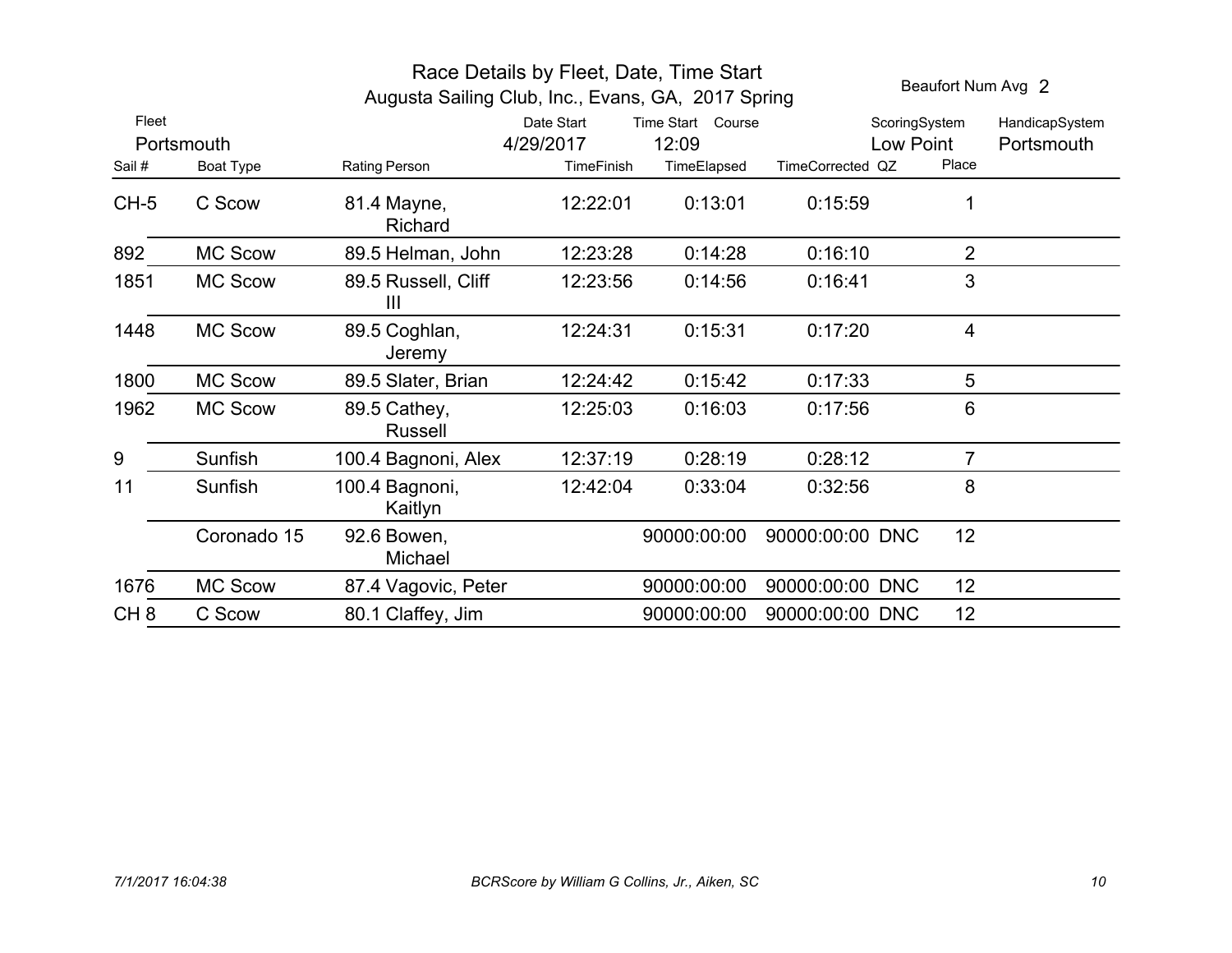|                 |                         |                                |                                              | Race Details by Fleet, Date, Time Start<br>Augusta Sailing Club, Inc., Evans, GA, 2017 Spring |                  |                                     | Beaufort Num Avg 2           |
|-----------------|-------------------------|--------------------------------|----------------------------------------------|-----------------------------------------------------------------------------------------------|------------------|-------------------------------------|------------------------------|
| Fleet<br>Sail#  | Portsmouth<br>Boat Type | Rating Person                  | Date Start<br>4/29/2017<br><b>TimeFinish</b> | Time Start Course<br>12:50<br>TimeElapsed                                                     | TimeCorrected QZ | ScoringSystem<br>Low Point<br>Place | HandicapSystem<br>Portsmouth |
| 1962            | <b>MC Scow</b>          | 89.5 Cathey,<br><b>Russell</b> | 13:05:41                                     | 0:15:41                                                                                       | 0:17:31          | 1                                   |                              |
| 892             | <b>MC Scow</b>          | 89.5 Helman, John              | 13:05:56                                     | 0:15:56                                                                                       | 0:17:48          | $\overline{2}$                      |                              |
| 1448            | <b>MC Scow</b>          | 89.5 Coghlan,<br>Jeremy        | 13:06:42                                     | 0:16:42                                                                                       | 0:18:40          | 3                                   |                              |
| 1851            | <b>MC Scow</b>          | 89.5 Russell, Cliff<br>Ш       | 13:06:44                                     | 0:16:44                                                                                       | 0:18:42          | $\overline{4}$                      |                              |
| 1800            | <b>MC Scow</b>          | 89.5 Slater, Brian             | 13:06:45                                     | 0:16:45                                                                                       | 0:18:43          | 5                                   |                              |
| $CH-5$          | C Scow                  | 81.4 Mayne,<br><b>Richard</b>  | 13:05:20                                     | 0:15:20                                                                                       | 0:18:50          | 6                                   |                              |
| 9               | Sunfish                 | 100.4 Bagnoni, Alex            | 13:17:45                                     | 0:27:45                                                                                       | 0:27:38          | $\overline{7}$                      |                              |
| 11              | Sunfish                 | 100.4 Bagnoni,<br>Kaitlyn      |                                              | 90000:00:00                                                                                   | 90000:00:00 DNF  | 9                                   |                              |
|                 | Coronado 15             | 92.6 Bowen,<br>Michael         |                                              | 90000:00:00                                                                                   | 90000:00:00 DNC  | 12                                  |                              |
| 1676            | <b>MC Scow</b>          | 87.4 Vagovic, Peter            |                                              | 90000:00:00                                                                                   | 90000:00:00 DNC  | 12 <sup>2</sup>                     |                              |
| CH <sub>8</sub> | C Scow                  | 80.1 Claffey, Jim              |                                              | 90000:00:00                                                                                   | 90000:00:00 DNC  | 12                                  |                              |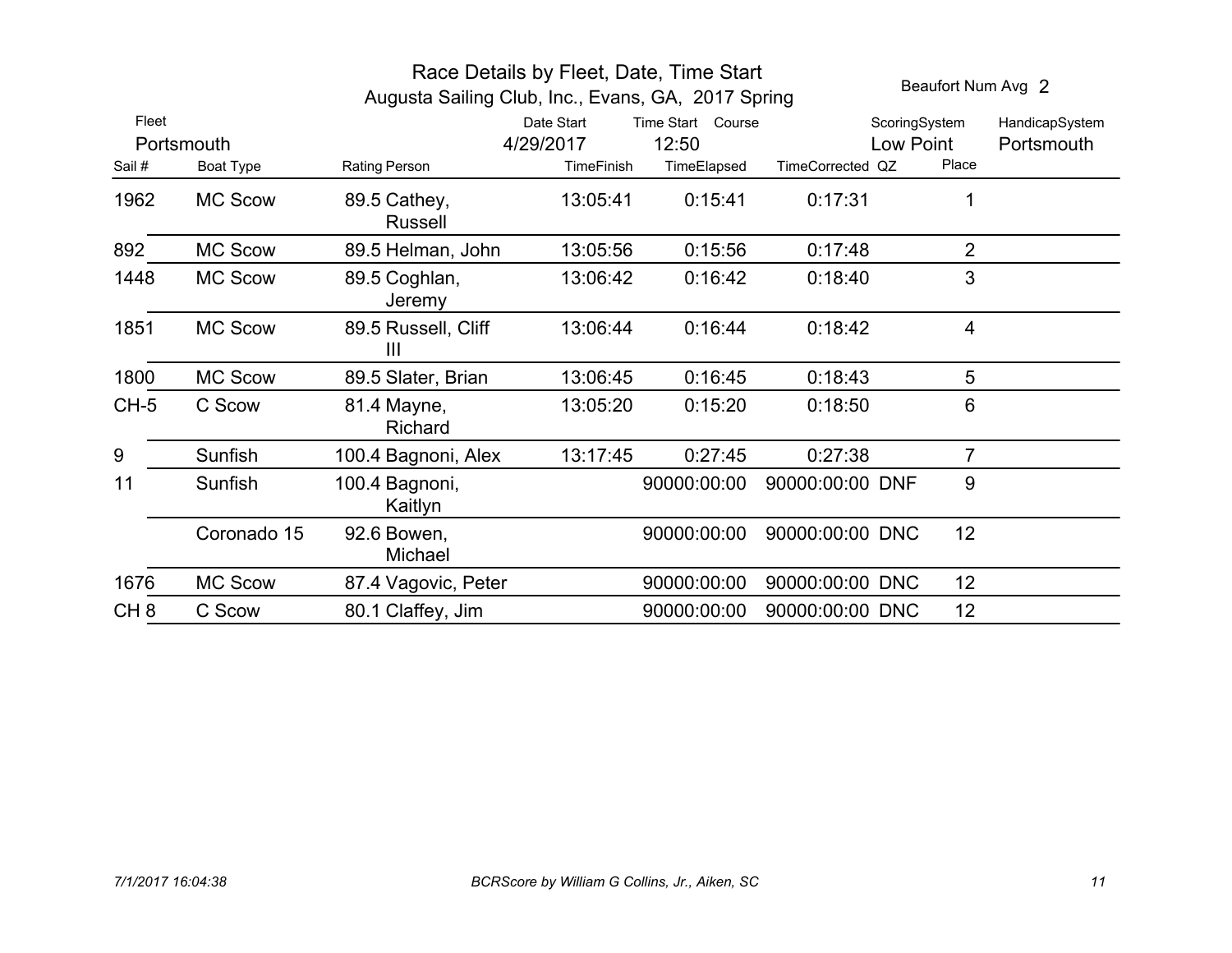|                 |                | Beaufort Num Avg 2        |            |                   |                  |                 |                |
|-----------------|----------------|---------------------------|------------|-------------------|------------------|-----------------|----------------|
| Fleet           |                |                           | Date Start | Time Start Course |                  | ScoringSystem   | HandicapSystem |
|                 | Portsmouth     |                           | 4/29/2017  | 13:25             |                  | Low Point       | Portsmouth     |
| Sail#           | Boat Type      | Rating Person             | TimeFinish | TimeElapsed       | TimeCorrected QZ | Place           |                |
| 1962            | <b>MC Scow</b> | 89.5 Cathey,<br>Russell   | 13:35:45   | 0:10:45           | 0:12:01          | 1               |                |
| $CH-5$          | C Scow         | 81.4 Mayne,<br>Richard    | 13:35:01   | 0:10:01           | 0:12:18          | $\overline{2}$  |                |
| 892             | <b>MC Scow</b> | 89.5 Helman, John         | 13:36:45   | 0:11:45           | 0:13:08          | 3               |                |
| 1448            | <b>MC Scow</b> | 89.5 Coghlan,<br>Jeremy   | 13:37:03   | 0:12:03           | 0:13:28          | 4               |                |
| 1851            | <b>MC Scow</b> | 89.5 Russell, Cliff<br>Ш  | 13:37:51   | 0:12:51           | 0:14:21          | 5               |                |
| 11              | Sunfish        | 100.4 Bagnoni,<br>Kaitlyn | 13:44:51   | 0:19:51           | 0.19:46          | 6               |                |
| 9               | Sunfish        | 100.4 Bagnoni, Alex       | 13:48:17   | 0:23:17           | 0:23:11          | $\overline{7}$  |                |
| 1800            | <b>MC Scow</b> | 89.5 Slater, Brian        |            | 90000:00:00       | 90000:00:00 DNF  | 9               |                |
|                 | Coronado 15    | 92.6 Bowen,<br>Michael    |            | 90000:00:00       | 90000:00:00 DNC  | 12 <sup>2</sup> |                |
| 1676            | <b>MC Scow</b> | 87.4 Vagovic, Peter       |            | 90000:00:00       | 90000:00:00 DNC  | 12              |                |
| CH <sub>8</sub> | C Scow         | 80.1 Claffey, Jim         |            | 90000:00:00       | 90000:00:00 DNC  | 12              |                |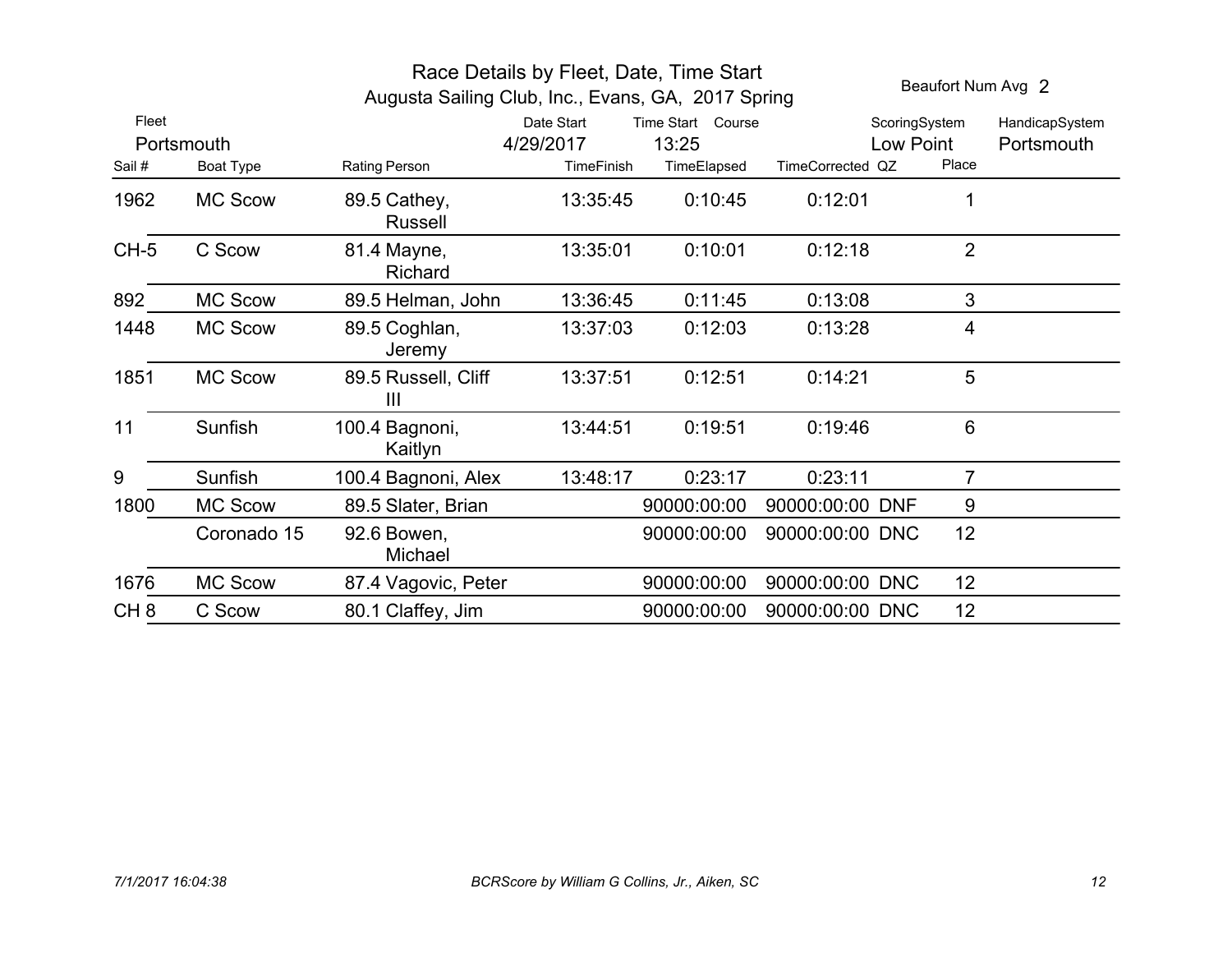|                 |                | Race Details by Fleet, Date, Time Start            | Beaufort Num Avg 3 |                   |                  |                |                |
|-----------------|----------------|----------------------------------------------------|--------------------|-------------------|------------------|----------------|----------------|
|                 |                | Augusta Sailing Club, Inc., Evans, GA, 2017 Spring |                    |                   |                  |                |                |
| Fleet           |                |                                                    | Date Start         | Time Start Course |                  | ScoringSystem  | HandicapSystem |
|                 | Portsmouth     |                                                    | 4/29/2017          | 13:56             |                  | Low Point      | Portsmouth     |
| Sail #          | Boat Type      | Rating Person                                      | <b>TimeFinish</b>  | TimeElapsed       | TimeCorrected QZ | Place          |                |
| 892             | <b>MC Scow</b> | 89.5 Helman, John                                  | 14:06:43           | 0:10:43           | 0:11:58          | 1              |                |
| $CH-5$          | C Scow         | 81.4 Mayne,<br>Richard                             | 14:06:08           | 0:10:08           | 0:12:27          | $\overline{2}$ |                |
| 1448            | <b>MC Scow</b> | 89.5 Coghlan,<br>Jeremy                            | 14:07:41           | 0:11:41           | 0:13:03          | 3              |                |
| 1962            | <b>MC Scow</b> | 89.5 Cathey,<br>Russell                            | 14:08:00           | 0:12:00           | 0:13:24          | 4              |                |
| 1851            | <b>MC Scow</b> | 89.5 Russell, Cliff<br>Ш                           | 14:09:18           | 0:13:18           | 0:14:52          | 5              |                |
| 9               | Sunfish        | 100.4 Bagnoni, Alex                                | 14:16:52           | 0:20:52           | 0:20:47          | 6              |                |
| 1800            | <b>MC Scow</b> | 89.5 Slater, Brian                                 |                    | 90000:00:00       | 90000:00:00 DNS  | 9              |                |
| 11              | Sunfish        | 100.4 Bagnoni,<br>Kaitlyn                          |                    | 90000:00:00       | 90000:00:00 DNS  | 9              |                |
|                 | Coronado 15    | 92.6 Bowen,<br>Michael                             |                    | 90000:00:00       | 90000:00:00 DNC  | 12             |                |
| 1676            | <b>MC Scow</b> | 87.4 Vagovic, Peter                                |                    | 90000:00:00       | 90000:00:00 DNC  | 12             |                |
| CH <sub>8</sub> | C Scow         | 80.1 Claffey, Jim                                  |                    | 90000:00:00       | 90000:00:00 DNC  | 12             |                |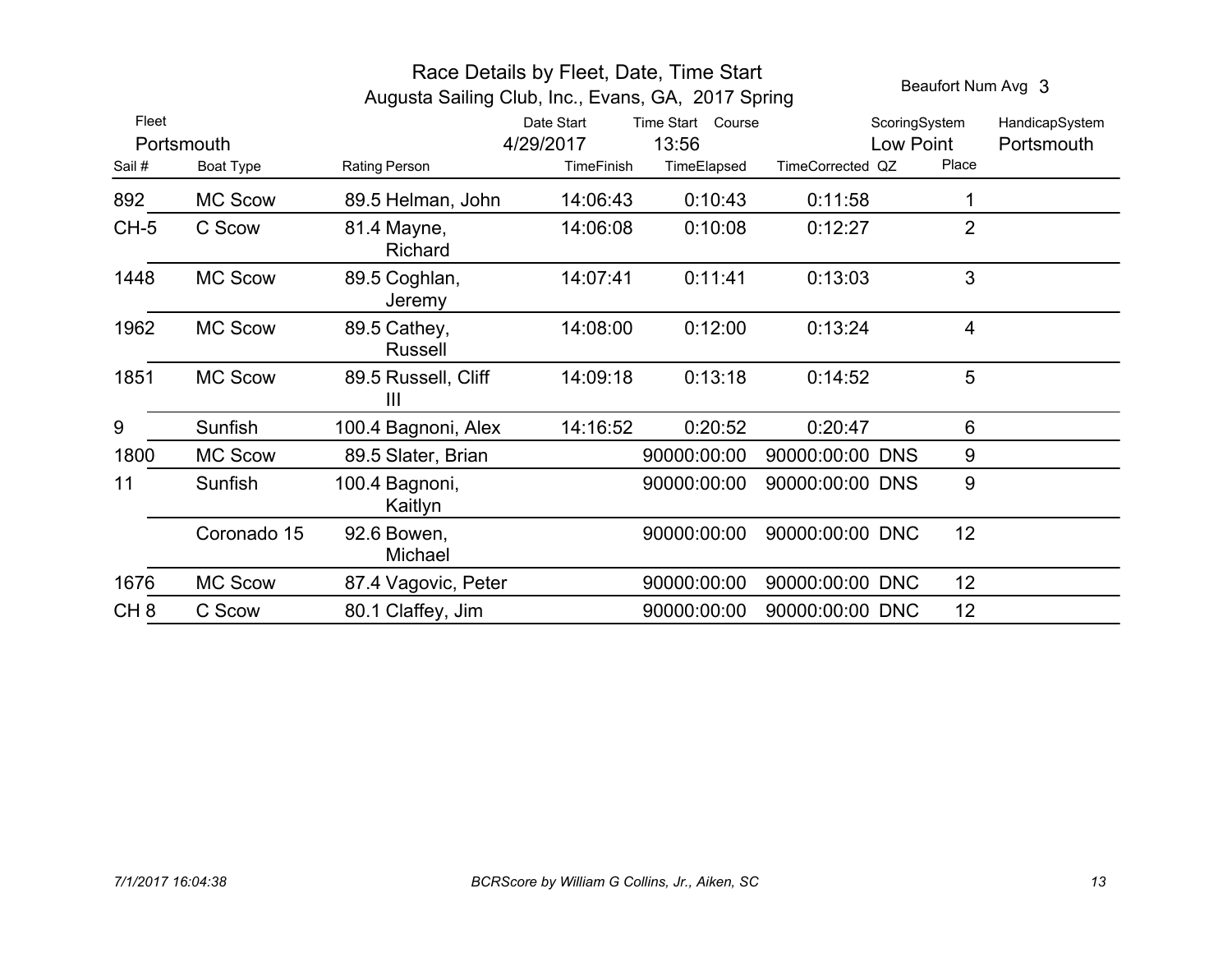|                 |                | Race Details by Fleet, Date, Time Start            | Beaufort Num Avg 1 |                   |                  |                 |                |  |
|-----------------|----------------|----------------------------------------------------|--------------------|-------------------|------------------|-----------------|----------------|--|
|                 |                | Augusta Sailing Club, Inc., Evans, GA, 2017 Spring |                    |                   |                  |                 |                |  |
| Fleet           |                |                                                    | Date Start         | Time Start Course |                  | ScoringSystem   | HandicapSystem |  |
|                 | Portsmouth     |                                                    | 4/29/2017          | 14:25             |                  | Low Point       | Portsmouth     |  |
| Sail#           | Boat Type      | Rating Person                                      | <b>TimeFinish</b>  | TimeElapsed       | TimeCorrected QZ | Place           |                |  |
| 892             | <b>MC Scow</b> | 89.5 Helman, John                                  | 14:55:38           | 0:30:38           | 0:34:14          |                 |                |  |
| 1962            | <b>MC Scow</b> | 89.5 Cathey,<br><b>Russell</b>                     | 14:58:18           | 0:33:18           | 0:37:12          | $\overline{2}$  |                |  |
| $CH-5$          | C Scow         | 81.4 Mayne,<br>Richard                             | 14:55:45           | 0:30:45           | 0.37:47          | 3               |                |  |
| 1851            | <b>MC Scow</b> | 89.5 Russell, Cliff<br>$\mathbf{III}$              | 15:00:32           | 0:35:32           | 0:39:42          | 4               |                |  |
| 1448            | <b>MC Scow</b> | 89.5 Coghlan,<br>Jeremy                            | 15:01:19           | 0:36:19           | 0:40:35          | 5               |                |  |
| 9               | Sunfish        | 103 Bagnoni, Alex                                  | 15:08:49           | 0:43:49           | 0:42:32          | 6               |                |  |
| 1800            | <b>MC Scow</b> | 89.5 Slater, Brian                                 |                    | 90000:00:00       | 90000:00:00 DNS  | 9               |                |  |
| 11              | Sunfish        | 103 Bagnoni,<br>Kaitlyn                            |                    | 90000:00:00       | 90000:00:00 DNS  | 9               |                |  |
|                 | Coronado 15    | 92.7 Bowen,<br>Michael                             |                    | 90000:00:00       | 90000:00:00 DNC  | 12              |                |  |
| 1676            | <b>MC Scow</b> | 89.5 Vagovic, Peter                                |                    | 90000:00:00       | 90000:00:00 DNC  | 12 <sub>2</sub> |                |  |
| CH <sub>8</sub> | C Scow         | 81.4 Claffey, Jim                                  |                    | 90000:00:00       | 90000:00:00 DNC  | 12              |                |  |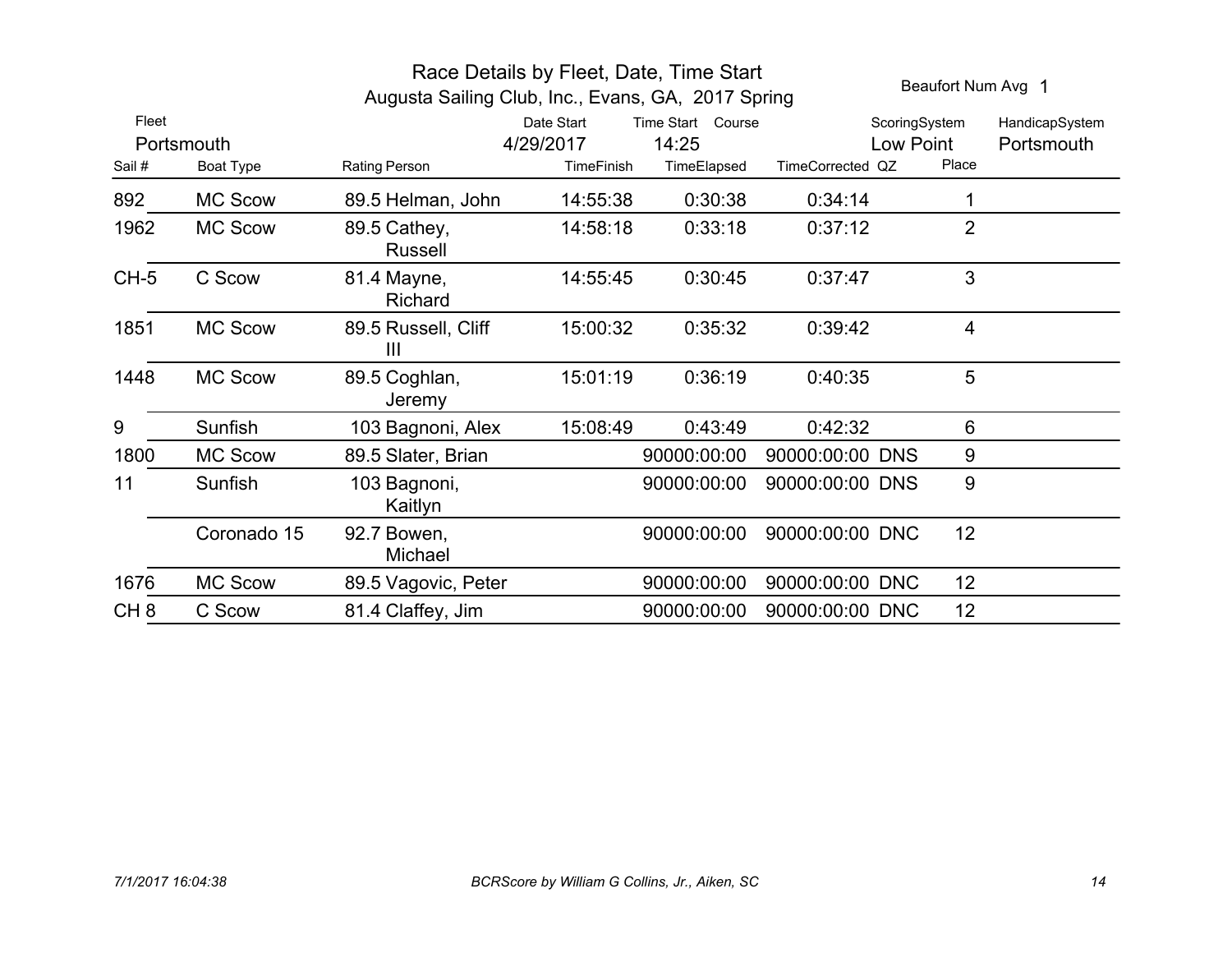|                 |                | Beaufort Num Avg 4                    |                   |                   |                  |                 |                |
|-----------------|----------------|---------------------------------------|-------------------|-------------------|------------------|-----------------|----------------|
| Fleet           |                |                                       | Date Start        | Time Start Course |                  | ScoringSystem   | HandicapSystem |
|                 | Portsmouth     |                                       | 5/27/2017         | 12:21             |                  | Low Point       | Portsmouth     |
| Sail#           | Boat Type      | Rating Person                         | <b>TimeFinish</b> | TimeElapsed       | TimeCorrected QZ | Place           |                |
| 3755            | Coronado 15    | 92.7 Bowen,<br>Michael                | 12:35:29          | 0:14:29           | 0:15:37          |                 |                |
| 1800            | <b>MC Scow</b> | 89.5 Slater, Brian                    | 12:35:11          | 0:14:11           | 0:15:51          | $\overline{2}$  |                |
| $CH-5$          | C Scow         | 81.4 Mayne,<br>Richard                | 12:34:15          | 0:13:15           | 0:16:17          | 3               |                |
| 1676            | <b>MC Scow</b> | 89.5 Vagovic, Peter                   | 12:36:05          | 0:15:05           | 0:16:51          | 4               |                |
| 1962            | <b>MC Scow</b> | 89.5 Cathey,<br><b>Russell</b>        | 12:36:41          | 0:15:41           | 0:17:31          | 5               |                |
| 11              | Sunfish        | 103 Bagnoni,<br>Kaitlyn               | 12:48:42          | 0:27:42           | 0:26:54          | 6               |                |
| 9               | Sunfish        | 103 Bagnoni, Alex                     | 13:20:03          | 0:59:03           | 0:57:20          | $\overline{7}$  |                |
| 1448            | <b>MC Scow</b> | 89.5 Coghlan,<br>Jeremy               |                   | 90000:00:00       | 90000:00:00 DNC  | 12 <sub>2</sub> |                |
| 1851            | <b>MC Scow</b> | 89.5 Russell, Cliff<br>$\mathbf{III}$ |                   | 90000:00:00       | 90000:00:00 DNC  | 12              |                |
| 892             | <b>MC Scow</b> | 89.5 Helman, John                     |                   | 90000:00:00       | 90000:00:00 DNC  | 12 <sub>2</sub> |                |
| CH <sub>8</sub> | C Scow         | 78.1 Claffey, Jim                     |                   | 90000:00:00       | 90000:00:00 DNC  | 12 <sub>2</sub> |                |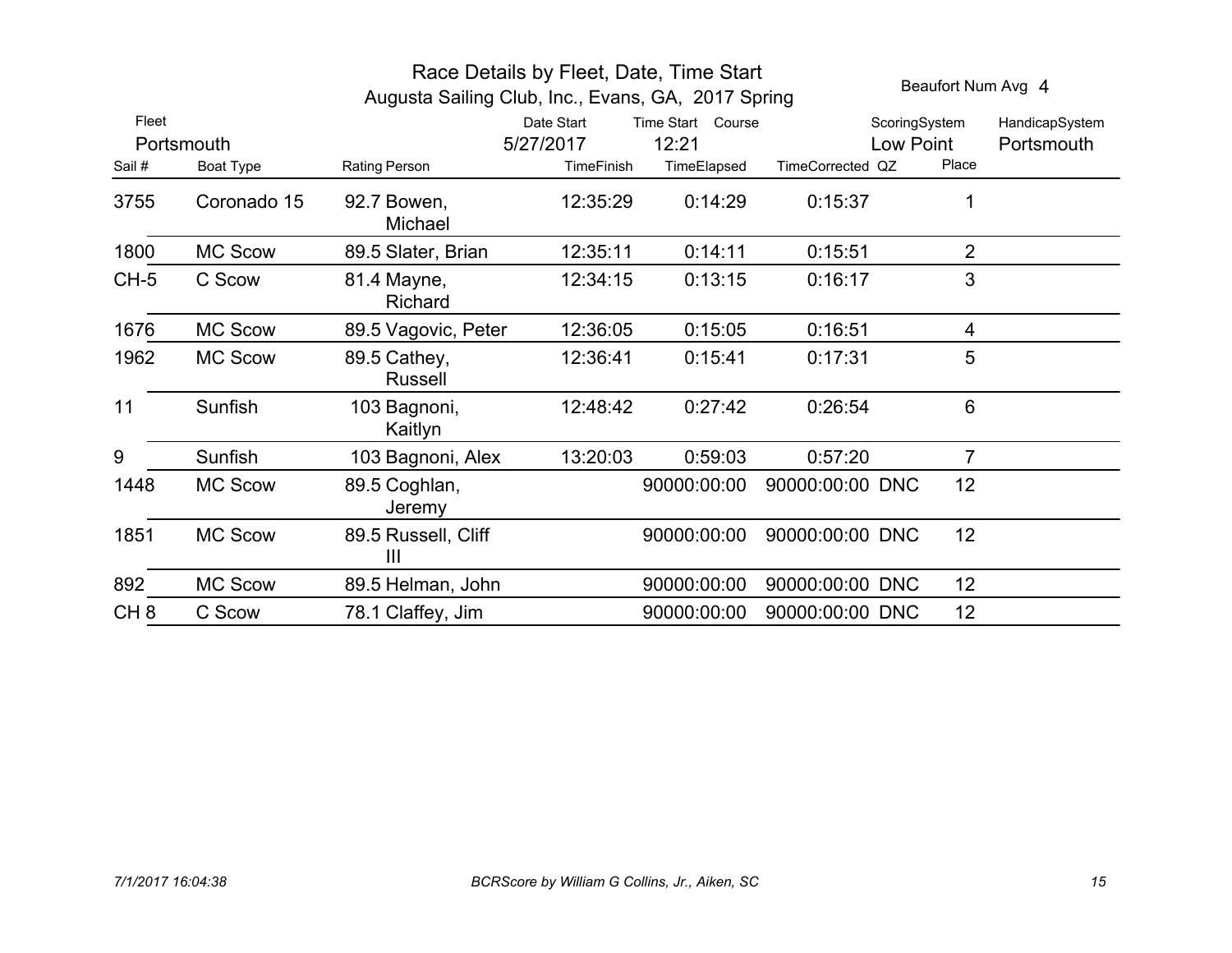| Race Details by Fleet, Date, Time Start<br>Augusta Sailing Club, Inc., Evans, GA, 2017 Spring |                |                                       |                         |                            |                  |                            |                | Beaufort Num Avg 4           |
|-----------------------------------------------------------------------------------------------|----------------|---------------------------------------|-------------------------|----------------------------|------------------|----------------------------|----------------|------------------------------|
| Fleet                                                                                         | Portsmouth     |                                       | Date Start<br>5/27/2017 | Time Start Course<br>13:18 |                  | ScoringSystem<br>Low Point |                | HandicapSystem<br>Portsmouth |
| Sail#                                                                                         | Boat Type      | Rating Person                         | TimeFinish              | TimeElapsed                | TimeCorrected QZ |                            | Place          |                              |
| 3755                                                                                          | Coronado 15    | 92.7 Bowen,<br>Michael                | 13:55:31                | 0:37:31                    | 0:40:28          |                            | $\mathbf 1$    |                              |
| 1800                                                                                          | <b>MC Scow</b> | 89.5 Slater, Brian                    | 13:56:36                | 0:38:36                    | 0:43:08          |                            | $\overline{2}$ |                              |
| $CH-5$                                                                                        | C Scow         | 81.4 Mayne,<br>Richard                | 13:53:09                | 0:35:09                    | 0:43:11          |                            | 3              |                              |
| 1962                                                                                          | <b>MC Scow</b> | 89.5 Cathey,<br>Russell               | 13:59:51                | 0:41:51                    | 0:46:46          |                            | 4              |                              |
| 11                                                                                            | Sunfish        | 103 Bagnoni,<br>Kaitlyn               |                         | 90000:00:00                | 90000:00:00 DNF  |                            | 8              |                              |
| 9                                                                                             | Sunfish        | 103 Bagnoni, Alex                     |                         | 90000:00:00                | 90000:00:00 DNF  |                            | 8              |                              |
| 1676                                                                                          | <b>MC Scow</b> | 89.5 Vagovic, Peter                   |                         | 90000:00:00                | 90000:00:00 DNF  |                            | 8              |                              |
| 1448                                                                                          | <b>MC Scow</b> | 89.5 Coghlan,<br>Jeremy               |                         | 90000:00:00                | 90000:00:00 DNC  |                            | 12             |                              |
| 1851                                                                                          | <b>MC Scow</b> | 89.5 Russell, Cliff<br>$\mathbf{III}$ |                         | 90000:00:00                | 90000:00:00 DNC  |                            | 12             |                              |
| 892                                                                                           | <b>MC Scow</b> | 89.5 Helman, John                     |                         | 90000:00:00                | 90000:00:00 DNC  |                            | 12             |                              |
| CH <sub>8</sub>                                                                               | C Scow         | 78.1 Claffey, Jim                     |                         | 90000:00:00                | 90000:00:00 DNC  |                            | 12             |                              |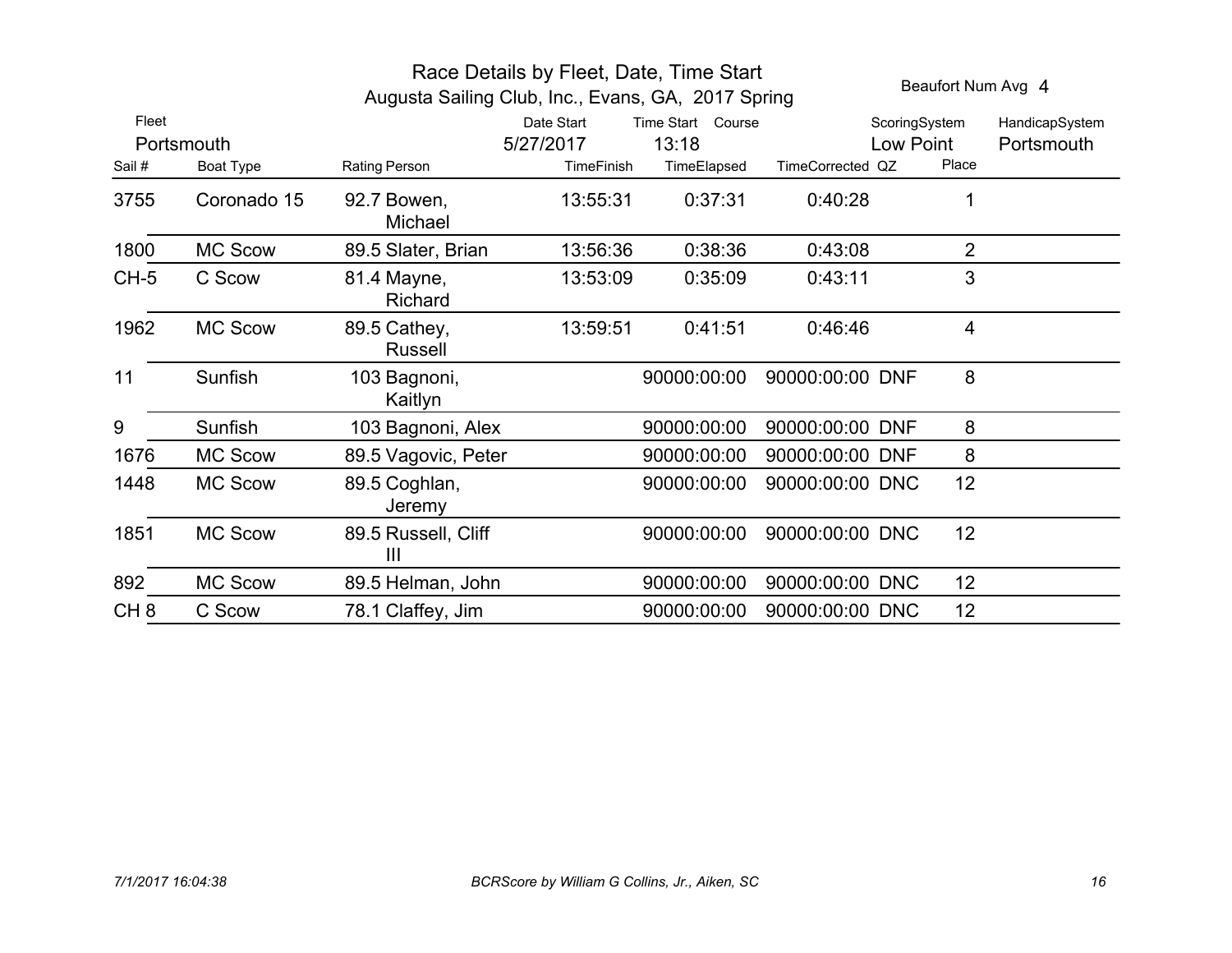| Race Details by Fleet, Date, Time Start<br>Augusta Sailing Club, Inc., Evans, GA, 2017 Spring |                |                                       |                   |                   |                  |               |                 | Beaufort Num Avg 4 |  |  |
|-----------------------------------------------------------------------------------------------|----------------|---------------------------------------|-------------------|-------------------|------------------|---------------|-----------------|--------------------|--|--|
| Fleet                                                                                         |                |                                       | Date Start        | Time Start Course |                  | ScoringSystem |                 | HandicapSystem     |  |  |
|                                                                                               | Portsmouth     |                                       | 5/27/2017         | 14:44             |                  | Low Point     |                 | Portsmouth         |  |  |
| Sail#                                                                                         | Boat Type      | Rating Person                         | <b>TimeFinish</b> | TimeElapsed       | TimeCorrected QZ |               | Place           |                    |  |  |
| 3755                                                                                          | Coronado 15    | 92.7 Bowen,<br>Michael                | 15:23:35          | 0:39:35           | 0:42:42          |               | 1               |                    |  |  |
| $CH-5$                                                                                        | C Scow         | 81.4 Mayne,<br>Richard                | 15:19:05          | 0:35:05           | 0:43:06          |               | $\overline{2}$  |                    |  |  |
| 1962                                                                                          | <b>MC Scow</b> | 89.5 Cathey,<br>Russell               | 15:25:06          | 0:41:06           | 0:45:55          |               | 3               |                    |  |  |
| 1800                                                                                          | <b>MC Scow</b> | 89.5 Slater, Brian                    | 15:25:17          | 0:41:17           | 0:46:08          |               | 4               |                    |  |  |
| 11                                                                                            | Sunfish        | 103 Bagnoni,<br>Kaitlyn               |                   | 90000:00:00       | 90000:00:00 DNF  |               | 8               |                    |  |  |
| 9                                                                                             | Sunfish        | 103 Bagnoni, Alex                     |                   | 90000:00:00       | 90000:00:00 DNF  |               | 8               |                    |  |  |
| 1676                                                                                          | <b>MC Scow</b> | 89.5 Vagovic, Peter                   |                   | 90000:00:00       | 90000:00:00 DNF  |               | 8               |                    |  |  |
| 1448                                                                                          | <b>MC Scow</b> | 89.5 Coghlan,<br>Jeremy               |                   | 90000:00:00       | 90000:00:00 DNC  |               | 12 <sub>2</sub> |                    |  |  |
| 1851                                                                                          | <b>MC Scow</b> | 89.5 Russell, Cliff<br>$\mathbf{III}$ |                   | 90000:00:00       | 90000:00:00 DNC  |               | 12              |                    |  |  |
| 892                                                                                           | <b>MC Scow</b> | 89.5 Helman, John                     |                   | 90000:00:00       | 90000:00:00 DNC  |               | 12 <sub>2</sub> |                    |  |  |
| CH <sub>8</sub>                                                                               | C Scow         | 78.1 Claffey, Jim                     |                   | 90000:00:00       | 90000:00:00 DNC  |               | 12              |                    |  |  |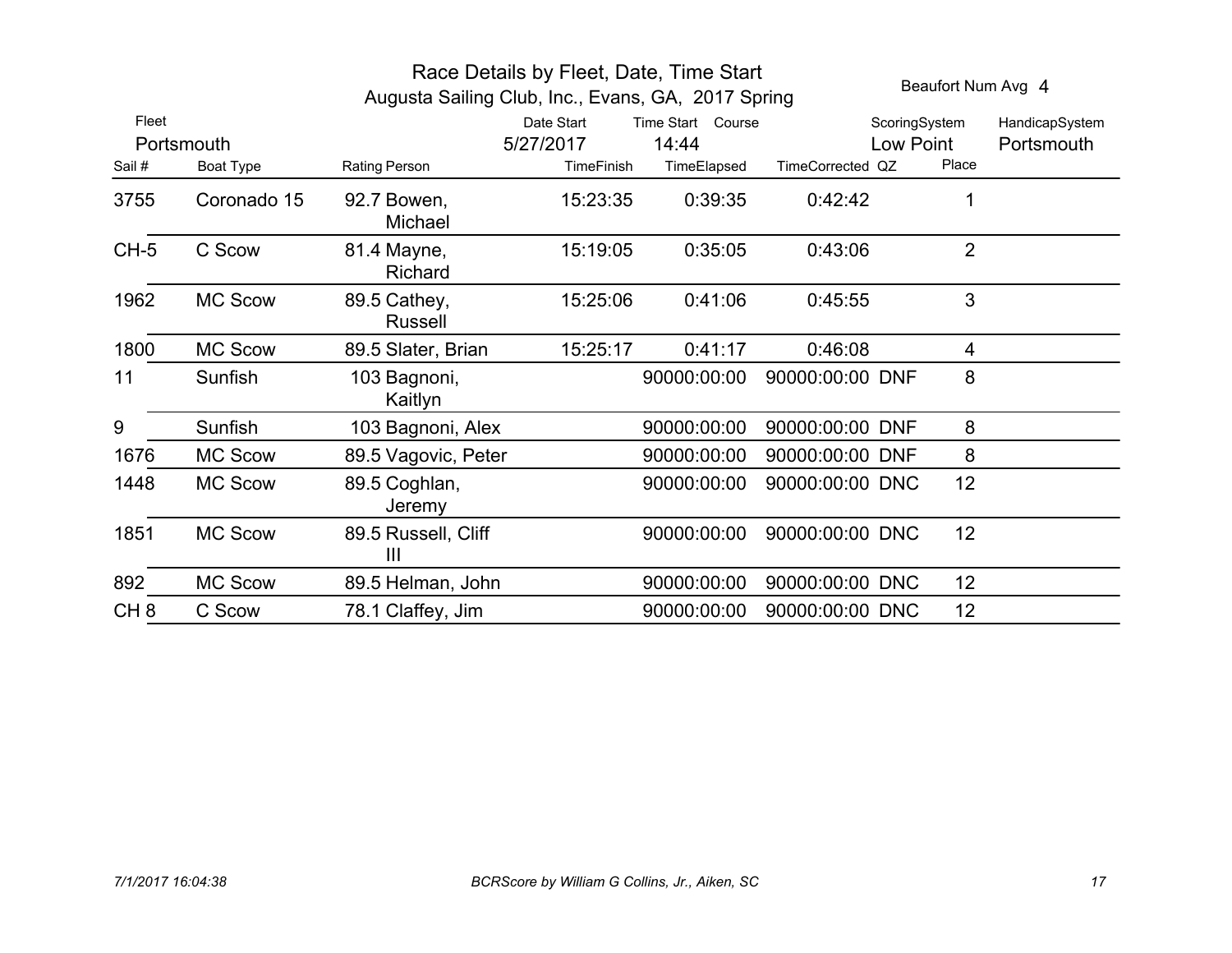|        |                |                                                    | Beaufort Num Avg 2      |                            |                  |                            |                              |
|--------|----------------|----------------------------------------------------|-------------------------|----------------------------|------------------|----------------------------|------------------------------|
| Fleet  | Portsmouth     | Augusta Sailing Club, Inc., Evans, GA, 2017 Spring | Date Start<br>6/10/2017 | Time Start Course<br>12:33 |                  | ScoringSystem<br>Low Point | HandicapSystem<br>Portsmouth |
| Sail#  | Boat Type      | Rating Person                                      | TimeFinish              | TimeElapsed                | TimeCorrected QZ |                            | Place                        |
| $CH-5$ | C Scow         | 81.4 Mayne,<br>Richard                             | 13:11:48                | 0:38:48                    | 0:47:40          |                            | 1                            |
| C8     | C Scow         | 81.4 Claffey, Jim                                  | 13:13:08                | 0:40:08                    | 0:49:18          |                            | $\overline{2}$               |
| 1851   | <b>MC Scow</b> | 89.5 Russell, Cliff<br>$\mathbf{III}$              | 13:17:10                | 0:44:10                    | 0:49:21          |                            | 3                            |
| 1448   | <b>MC Scow</b> | 89.5 Coghlan,<br>Jeremy                            | 13:23:50                | 0:50:50                    | 0:56:48          |                            | 4                            |
| 9      | Sunfish        | 103 Bagnoni, Alex                                  | 13:46:15                | 1:13:15                    | 1:11:07          |                            | 5                            |
| 11/8   | Sunfish        | 103 Bagnoni,<br>Kaitlyn                            |                         | 90000:00:00                | 90000:00:00 DNS  |                            | $\overline{7}$               |
| 3755   | Coronado 15    | 92.7 Bowen,<br>Michael                             |                         | 90000:00:00                | 90000:00:00 DNC  |                            | 12                           |
| 1962   | <b>MC Scow</b> | 89.5 Cathey,<br>Russell                            |                         | 90000:00:00                | 90000:00:00 DNC  |                            | 12                           |
| 1676   | <b>MC Scow</b> | 89.5 Vagovic, Peter                                |                         | 90000:00:00                | 90000:00:00 DNC  |                            | 12 <sup>2</sup>              |
| 892    | <b>MC Scow</b> | 89.5 Helman, John                                  |                         | 90000:00:00                | 90000:00:00 DNC  |                            | 12                           |
| 1800   | <b>MC Scow</b> | 89.5 Slater, Brian                                 |                         | 90000:00:00                | 90000:00:00 DNC  |                            | 12                           |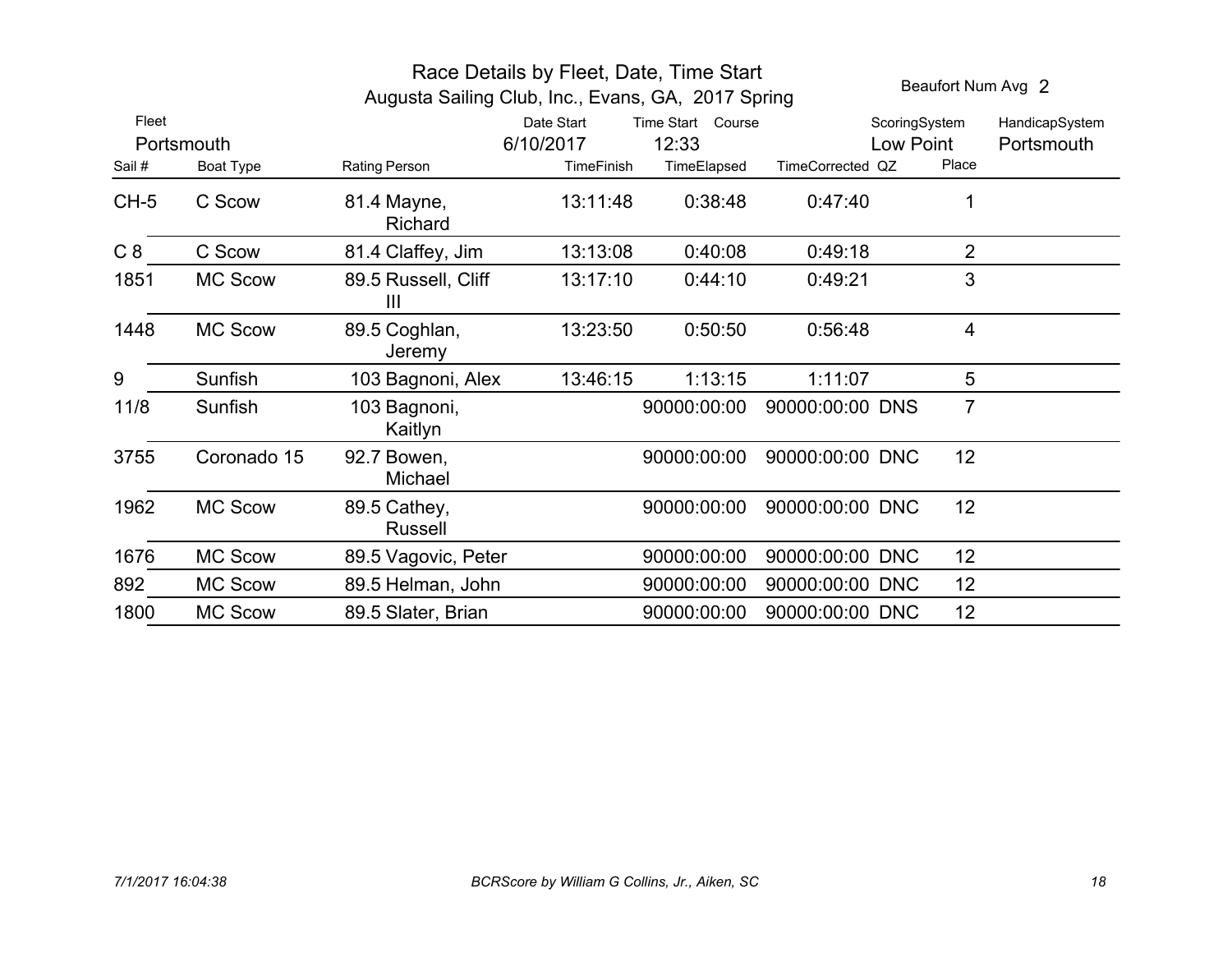|        |                | Augusta Sailing Club, Inc., Evans, GA, 2017 Spring | Beaufort Num Avg 2      |                            |                  |                            |                |                              |
|--------|----------------|----------------------------------------------------|-------------------------|----------------------------|------------------|----------------------------|----------------|------------------------------|
| Fleet  | Portsmouth     |                                                    | Date Start<br>6/10/2017 | Time Start Course<br>13:33 |                  | ScoringSystem<br>Low Point |                | HandicapSystem<br>Portsmouth |
| Sail#  | Boat Type      | Rating Person                                      | TimeFinish              | TimeElapsed                | TimeCorrected QZ |                            | Place          |                              |
| $CH-5$ | C Scow         | 81.4 Mayne,<br>Richard                             | 14:16:02                | 0:43:02                    | 0.52:52          |                            |                |                              |
| C8     | C Scow         | 81.4 Claffey, Jim                                  | 14:18:00                | 0:45:00                    | 0:55:17          |                            | $\overline{2}$ |                              |
| 1851   | <b>MC Scow</b> | 89.5 Russell, Cliff<br>Ш                           | 14:29:07                | 0:56:07                    | 1:02:42          |                            | 3              |                              |
| 1448   | <b>MC Scow</b> | 89.5 Coghlan,<br><b>Jeremy</b>                     | 14:33:03                | 1:00:03                    | 1:07:06          |                            | $\overline{4}$ |                              |
| 11/8   | Sunfish        | 103 Bagnoni,<br>Kaitlyn                            |                         | 90000:00:00                | 90000:00:00 DNS  |                            | $\overline{7}$ |                              |
| 9      | Sunfish        | 103 Bagnoni, Alex                                  |                         | 90000:00:00                | 90000:00:00 DNS  |                            | $\overline{7}$ |                              |
| 3755   | Coronado 15    | 92.7 Bowen,<br>Michael                             |                         | 90000:00:00                | 90000:00:00 DNC  |                            | 12             |                              |
| 1962   | <b>MC Scow</b> | 89.5 Cathey,<br>Russell                            |                         | 90000:00:00                | 90000:00:00 DNC  |                            | 12             |                              |
| 1676   | <b>MC Scow</b> | 89.5 Vagovic, Peter                                |                         | 90000:00:00                | 90000:00:00 DNC  |                            | 12             |                              |
| 892    | <b>MC Scow</b> | 89.5 Helman, John                                  |                         | 90000:00:00                | 90000:00:00 DNC  |                            | 12             |                              |
| 1800   | <b>MC Scow</b> | 89.5 Slater, Brian                                 |                         | 90000:00:00                | 90000:00:00 DNC  |                            | 12             |                              |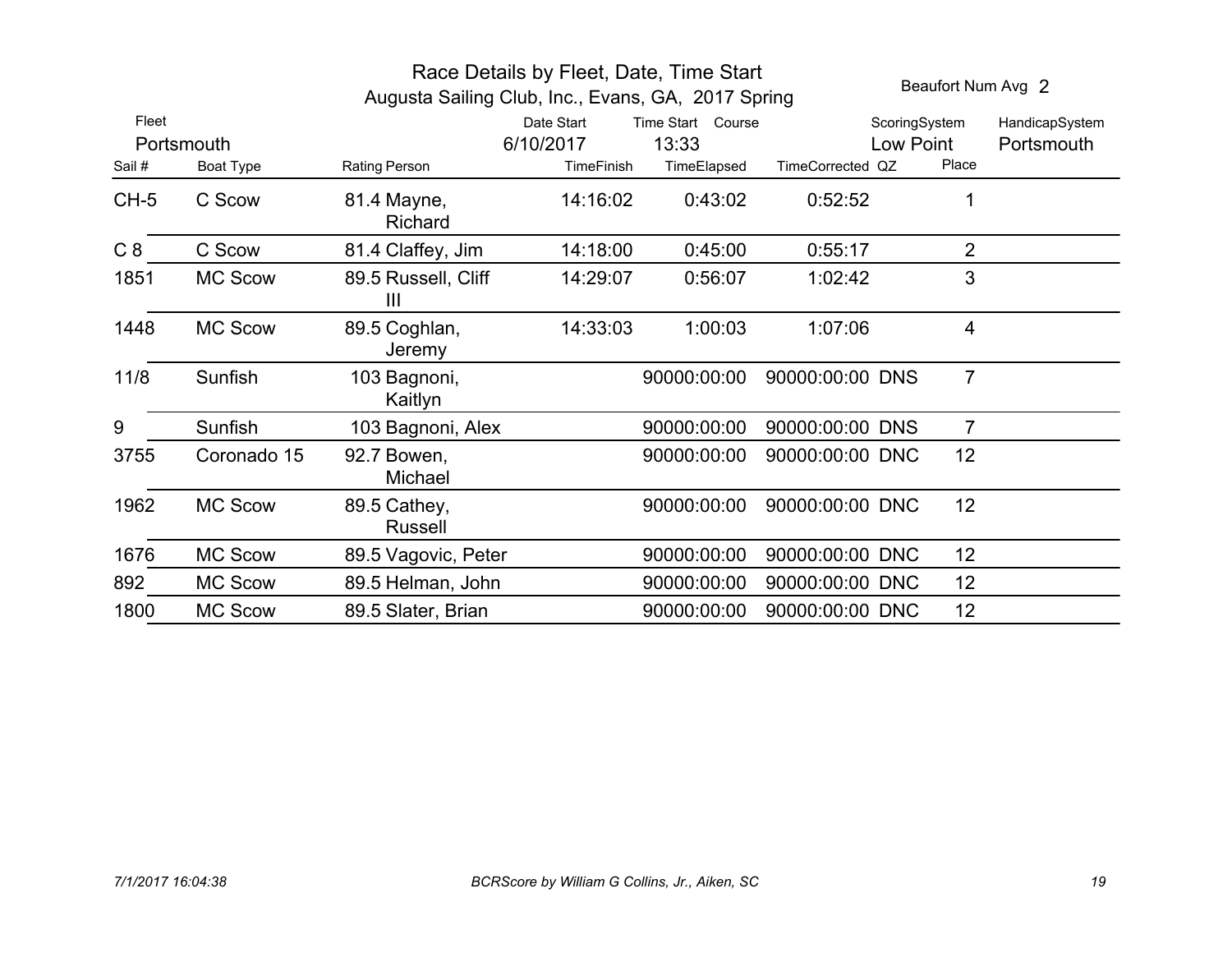| Race Details by Fleet, Date, Time Start<br>Beaufort Num Avg 1<br>Augusta Sailing Club, Inc., Evans, GA, 2017 Spring |                         |                                       |                                       |                                              |                  |                                     |                              |  |  |
|---------------------------------------------------------------------------------------------------------------------|-------------------------|---------------------------------------|---------------------------------------|----------------------------------------------|------------------|-------------------------------------|------------------------------|--|--|
| Fleet<br>Sail #                                                                                                     | Portsmouth<br>Boat Type | Rating Person                         | Date Start<br>6/10/2017<br>TimeFinish | Time Start Course<br>14:40:00<br>TimeElapsed | TimeCorrected QZ | ScoringSystem<br>Low Point<br>Place | HandicapSystem<br>Portsmouth |  |  |
| $CH-5$                                                                                                              | C Scow                  | 81.4 Mayne,<br>Richard                | 15:13:05                              | 0:33:05                                      | 0:40:39          |                                     | 1                            |  |  |
| C8                                                                                                                  | C Scow                  | 81.4 Claffey, Jim                     | 15:13:05                              | 0:33:05                                      | 0:40:39          |                                     | $\overline{2}$               |  |  |
| 1851                                                                                                                | <b>MC Scow</b>          | 89.5 Russell, Cliff<br>$\mathbf{III}$ | 15:38:47                              | 0:58:47                                      | 1:05:41          |                                     | 3                            |  |  |
| 1448                                                                                                                | <b>MC Scow</b>          | 89.5 Coghlan,<br>Jeremy               | 15:44:14                              | 1:04:14                                      | 1:11:46          |                                     | $\overline{4}$               |  |  |
| 11/8                                                                                                                | Sunfish                 | 103 Bagnoni,<br>Kaitlyn               |                                       | 90000:00:00                                  | 90000:00:00 DNS  |                                     | $\overline{7}$               |  |  |
| 9                                                                                                                   | Sunfish                 | 103 Bagnoni, Alex                     |                                       | 90000:00:00                                  | 90000:00:00 DNS  |                                     | $\overline{7}$               |  |  |
| 3755                                                                                                                | Coronado 15             | 92.7 Bowen,<br>Michael                |                                       | 90000:00:00                                  | 90000:00:00 DNC  | 12                                  |                              |  |  |
| 1962                                                                                                                | <b>MC Scow</b>          | 89.5 Cathey,<br>Russell               |                                       | 90000:00:00                                  | 90000:00:00 DNC  | 12                                  |                              |  |  |
| 1676                                                                                                                | <b>MC Scow</b>          | 89.5 Vagovic, Peter                   |                                       | 90000:00:00                                  | 90000:00:00 DNC  | 12                                  |                              |  |  |
| 892                                                                                                                 | <b>MC Scow</b>          | 89.5 Helman, John                     |                                       | 90000:00:00                                  | 90000:00:00 DNC  | 12                                  |                              |  |  |
| 1800                                                                                                                | <b>MC Scow</b>          | 89.5 Slater, Brian                    |                                       | 90000:00:00                                  | 90000:00:00 DNC  | 12                                  |                              |  |  |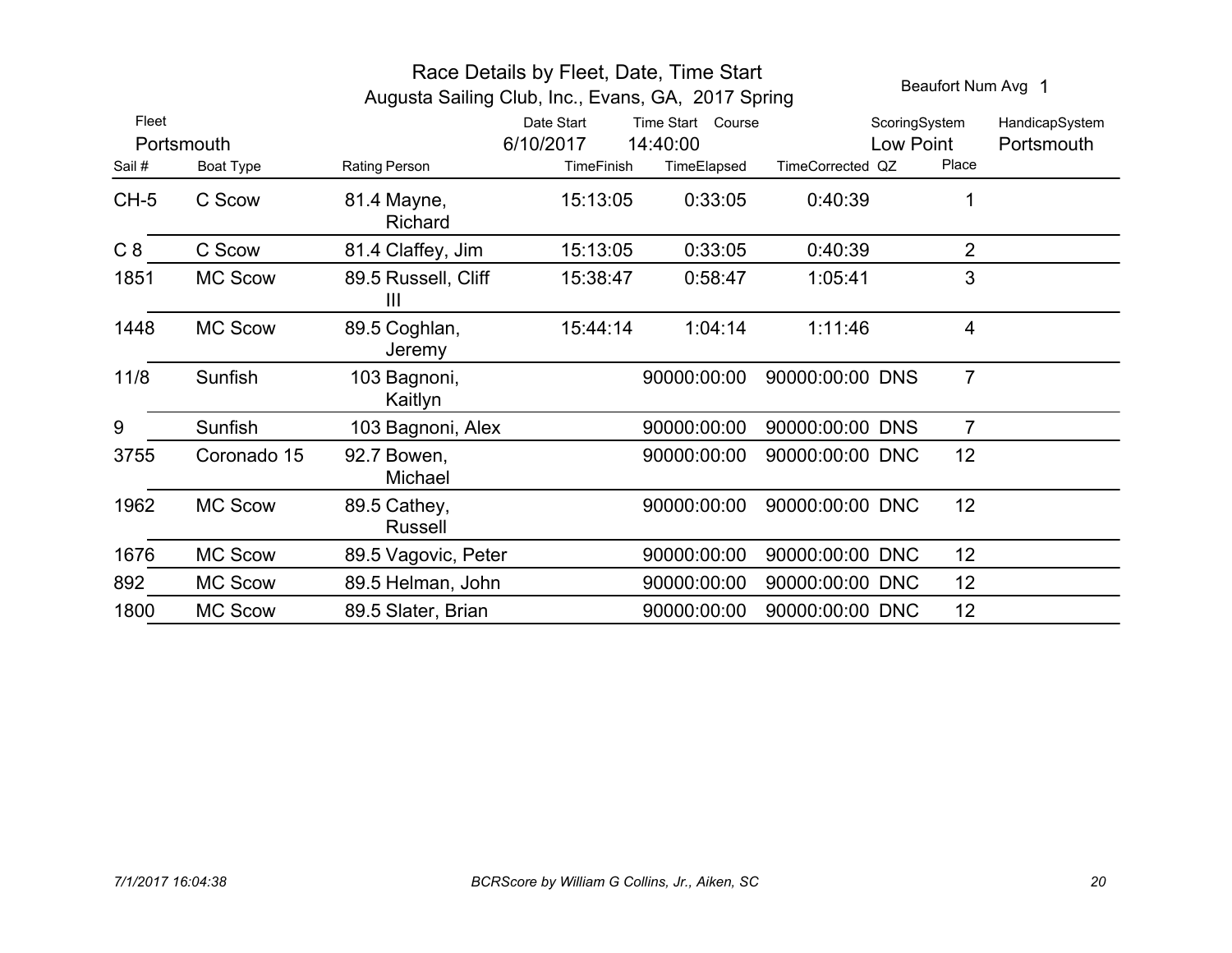|        |                | Beaufort Num Avg 3                                 |                                                          |             |                            |                 |                              |
|--------|----------------|----------------------------------------------------|----------------------------------------------------------|-------------|----------------------------|-----------------|------------------------------|
| Fleet  | Portsmouth     | Augusta Sailing Club, Inc., Evans, GA, 2017 Spring | Date Start<br>Time Start Course<br>6/24/2017<br>12:05:00 |             | ScoringSystem<br>Low Point |                 | HandicapSystem<br>Portsmouth |
| Sail#  | Boat Type      | Rating Person                                      | <b>TimeFinish</b>                                        | TimeElapsed | TimeCorrected QZ           | Place           |                              |
| 892    | <b>MC Scow</b> | 89.5 Helman, John                                  | 12:42:21                                                 | 0:37:21     | 0.41:44                    |                 |                              |
| 1448   | <b>MC Scow</b> | 89.5 Coghlan,<br>Jeremy                            | 12:44:59                                                 | 0:39:59     | 0.44:40                    | $\overline{2}$  |                              |
| $CH-5$ | C Scow         | 81.4 Mayne,<br>Richard                             | 12:42:10                                                 | 0:37:10     | 0:45:40                    | 3               |                              |
| 11/8   | Sunfish        | 103 Bagnoni,<br>Kaitlyn                            | 13:00:28                                                 | 0:55:28     | 0:53:51                    | $\overline{4}$  |                              |
| 9      | Sunfish        | 103 Bagnoni, Alex                                  | 13:01:27                                                 | 0:56:27     | 0:54:48                    | 5               |                              |
| 3755   | Coronado 15    | 92.7 Bowen,<br>Michael                             |                                                          | 90000:00:00 | 90000:00:00 DNC            | 12              |                              |
| 1851   | <b>MC Scow</b> | 89.5 Russell, Cliff<br>III                         |                                                          | 90000:00:00 | 90000:00:00 DNC            | 12              |                              |
| 1962   | <b>MC Scow</b> | 89.5 Cathey,<br>Russell                            |                                                          | 90000:00:00 | 90000:00:00 DNC            | 12 <sup>2</sup> |                              |
| C8     | C Scow         | 81.4 Claffey, Jim                                  |                                                          | 90000:00:00 | 90000:00:00 DNC            | 12 <sub>2</sub> |                              |
| 1676   | <b>MC Scow</b> | 89.5 Vagovic, Peter                                |                                                          | 90000:00:00 | 90000:00:00 DNC            | 12              |                              |
| 1800   | <b>MC Scow</b> | 89.5 Slater, Brian                                 |                                                          | 90000:00:00 | 90000:00:00 DNC            | 12              |                              |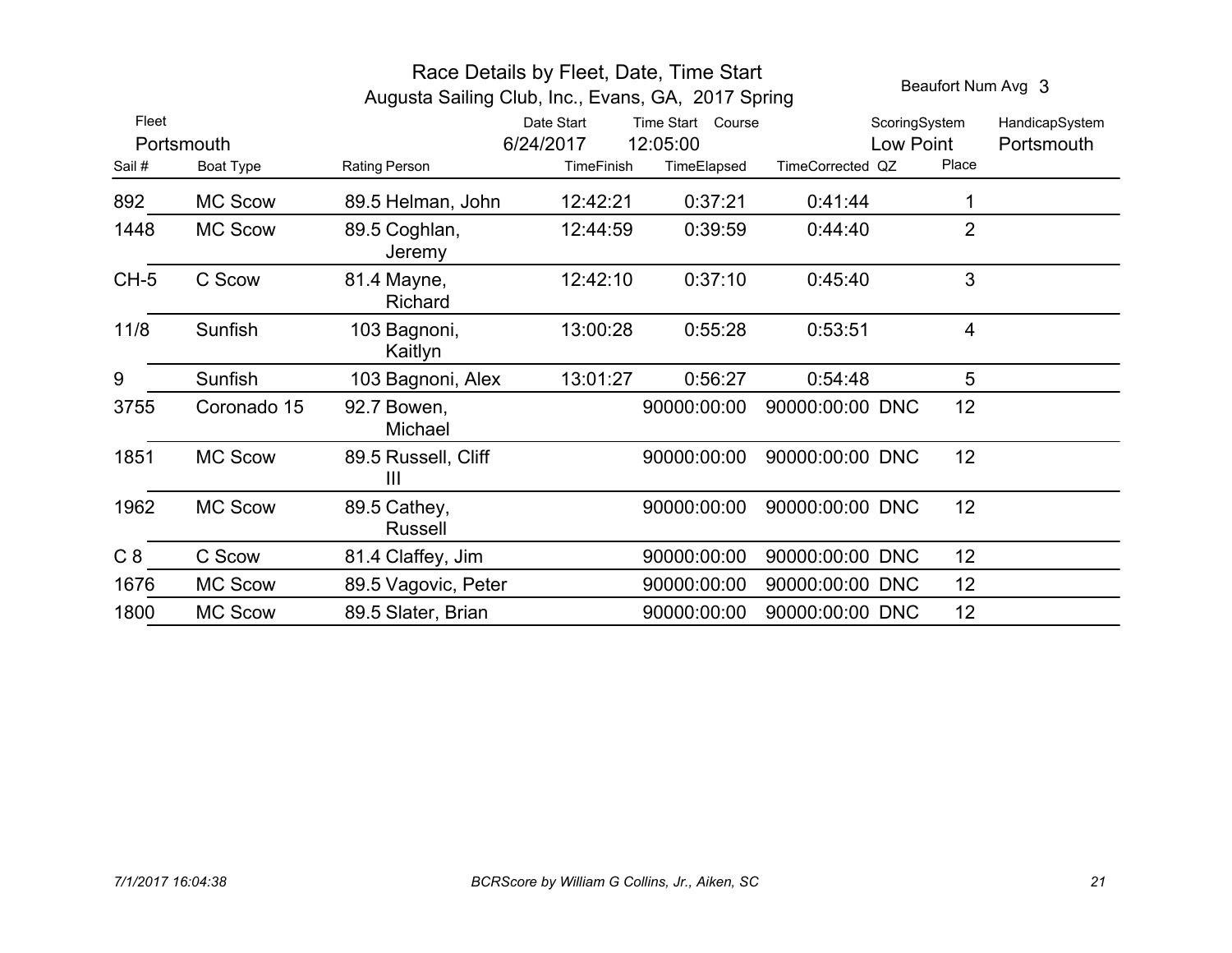|            |                | Augusta Sailing Club, Inc., Evans, GA, 2017 Spring |                   |                   |                  | Beaufort Num Avg 3 |                |
|------------|----------------|----------------------------------------------------|-------------------|-------------------|------------------|--------------------|----------------|
| Fleet      |                |                                                    | Date Start        | Time Start Course |                  | ScoringSystem      | HandicapSystem |
| Portsmouth |                |                                                    | 7/1/2017          | 12:12             |                  | Low Point          | Portsmouth     |
| Sail#      | Boat Type      | Rating Person                                      | <b>TimeFinish</b> | TimeElapsed       | TimeCorrected QZ | Place              |                |
| 892        | <b>MC Scow</b> | 87.4 Helman, John                                  | 12:46:39          | 0:34:39           | 0:39:39          | 1                  |                |
| 1962       | <b>MC Scow</b> | 87.4 Cathey,<br><b>Russell</b>                     | 12:47:23          | 0:35:23           | 0:40:29          | $\overline{2}$     |                |
| 1448       | <b>MC Scow</b> | 87.4 Coghlan,<br>Jeremy                            | 12:48:22          | 0:36:22           | 0:41:37          | 3                  |                |
| 11/8/16    | Sunfish        | 100.4 Bagnoni,<br>Kaitlyn                          | 13:01:59          | 0:49:59           | 0:49:47          | 4                  |                |
| 9/14       | Sunfish        | 100.4 Bagnoni, Alex                                | 13:02:21          | 0:50:21           | 0:50:09          | 5                  |                |
| 3755       | Coronado 15    | 92.6 Bowen,<br>Michael                             |                   | 90000:00:00       | 90000:00:00 DNC  | 12                 |                |
| 1851       | <b>MC Scow</b> | 87.4 Russell, Cliff<br>Ш                           |                   | 90000:00:00       | 90000:00:00 DNC  | 12                 |                |
| $CH-5$     | C Scow         | 80.1 Mayne,<br>Richard                             |                   | 90000:00:00       | 90000:00:00 DNC  | 12                 |                |
| C8         | C Scow         | 80.1 Claffey, Jim                                  |                   | 90000:00:00       | 90000:00:00 DNC  | 12 <sub>2</sub>    |                |
| 1676       | <b>MC Scow</b> | 87.4 Vagovic, Peter                                |                   | 90000:00:00       | 90000:00:00 DNC  | 12                 |                |
| 1800       | <b>MC Scow</b> | 87.4 Slater, Brian                                 |                   | 90000:00:00       | 90000:00:00 DNC  | 12                 |                |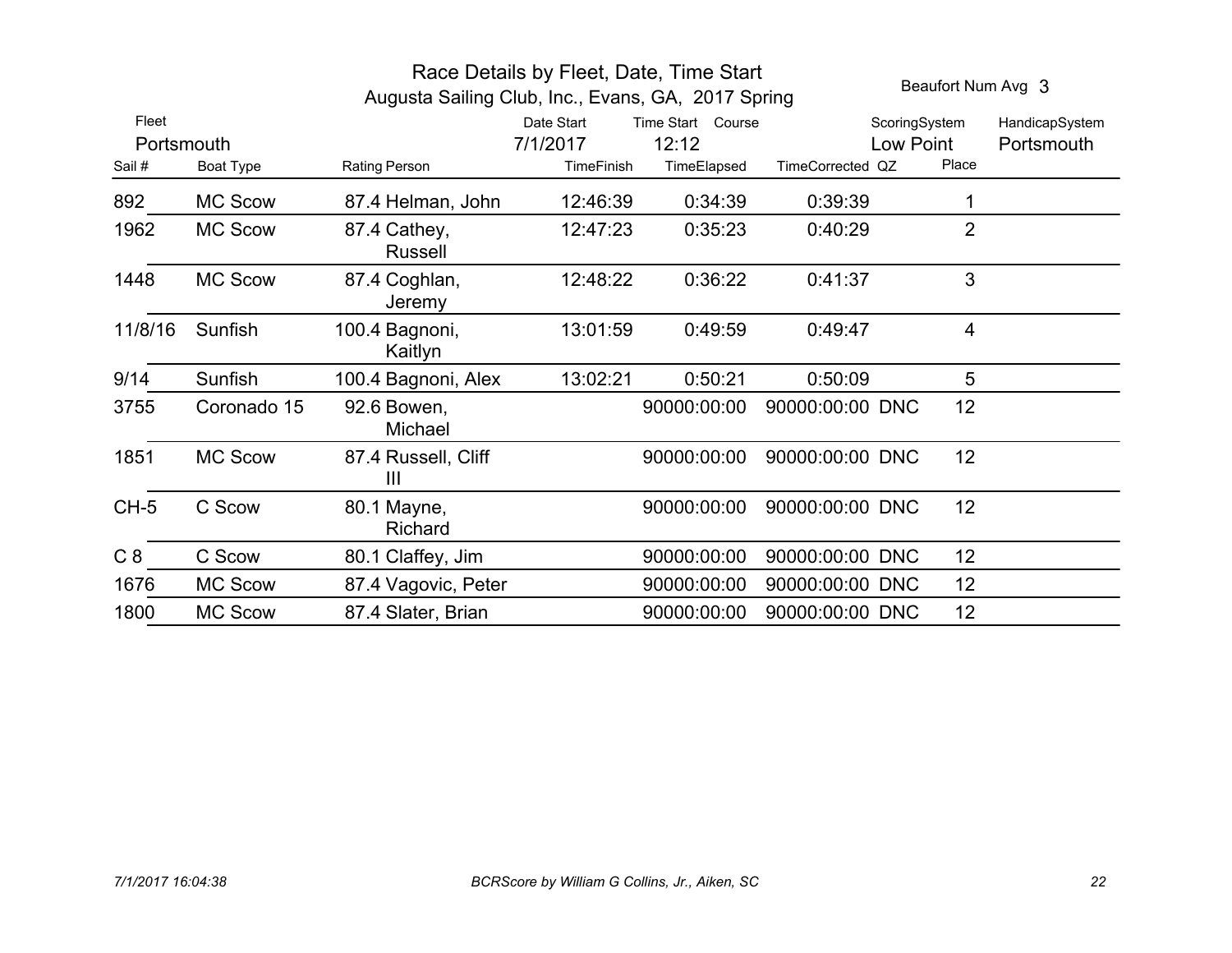|                               |                | Beaufort Num Avg 3                                                  |                                             |                                           |                  |                                     |                              |
|-------------------------------|----------------|---------------------------------------------------------------------|---------------------------------------------|-------------------------------------------|------------------|-------------------------------------|------------------------------|
| Fleet<br>Portsmouth<br>Sail # | Boat Type      | Augusta Sailing Club, Inc., Evans, GA, 2017 Spring<br>Rating Person | Date Start<br>7/1/2017<br><b>TimeFinish</b> | Time Start Course<br>12:55<br>TimeElapsed | TimeCorrected QZ | ScoringSystem<br>Low Point<br>Place | HandicapSystem<br>Portsmouth |
| 892                           | <b>MC Scow</b> | 87.4 Helman, John                                                   | 13:26:20                                    | 0:31:20                                   | 0:35:51          | 1                                   |                              |
| 1962                          | <b>MC Scow</b> | 87.4 Cathey,<br><b>Russell</b>                                      | 13:27:25                                    | 0:32:25                                   | 0:37:05          | $\overline{2}$                      |                              |
| 1448                          | <b>MC Scow</b> | 87.4 Coghlan,<br>Jeremy                                             | 13:29:35                                    | 0:34:35                                   | 0:39:34          | 3                                   |                              |
| 11/8/16                       | Sunfish        | 100.4 Bagnoni,<br>Kaitlyn                                           |                                             | 90000:00:00                               | 90000:00:00 DNS  | 6                                   |                              |
| 9/14                          | Sunfish        | 100.4 Bagnoni, Alex                                                 |                                             | 90000:00:00                               | 90000:00:00 DNS  | 6                                   |                              |
| 3755                          | Coronado 15    | 92.6 Bowen,<br>Michael                                              |                                             | 90000:00:00                               | 90000:00:00 DNC  | 12                                  |                              |
| 1851                          | <b>MC Scow</b> | 87.4 Russell, Cliff<br>III                                          |                                             | 90000:00:00                               | 90000:00:00 DNC  | 12                                  |                              |
| $CH-5$                        | C Scow         | 80.1 Mayne,<br>Richard                                              |                                             | 90000:00:00                               | 90000:00:00 DNC  | 12                                  |                              |
| C8                            | C Scow         | 80.1 Claffey, Jim                                                   |                                             | 90000:00:00                               | 90000:00:00 DNC  | 12                                  |                              |
| 1676                          | <b>MC Scow</b> | 87.4 Vagovic, Peter                                                 |                                             | 90000:00:00                               | 90000:00:00 DNC  | 12                                  |                              |
| 1800                          | <b>MC Scow</b> | 87.4 Slater, Brian                                                  |                                             | 90000:00:00                               | 90000:00:00 DNC  | 12                                  |                              |